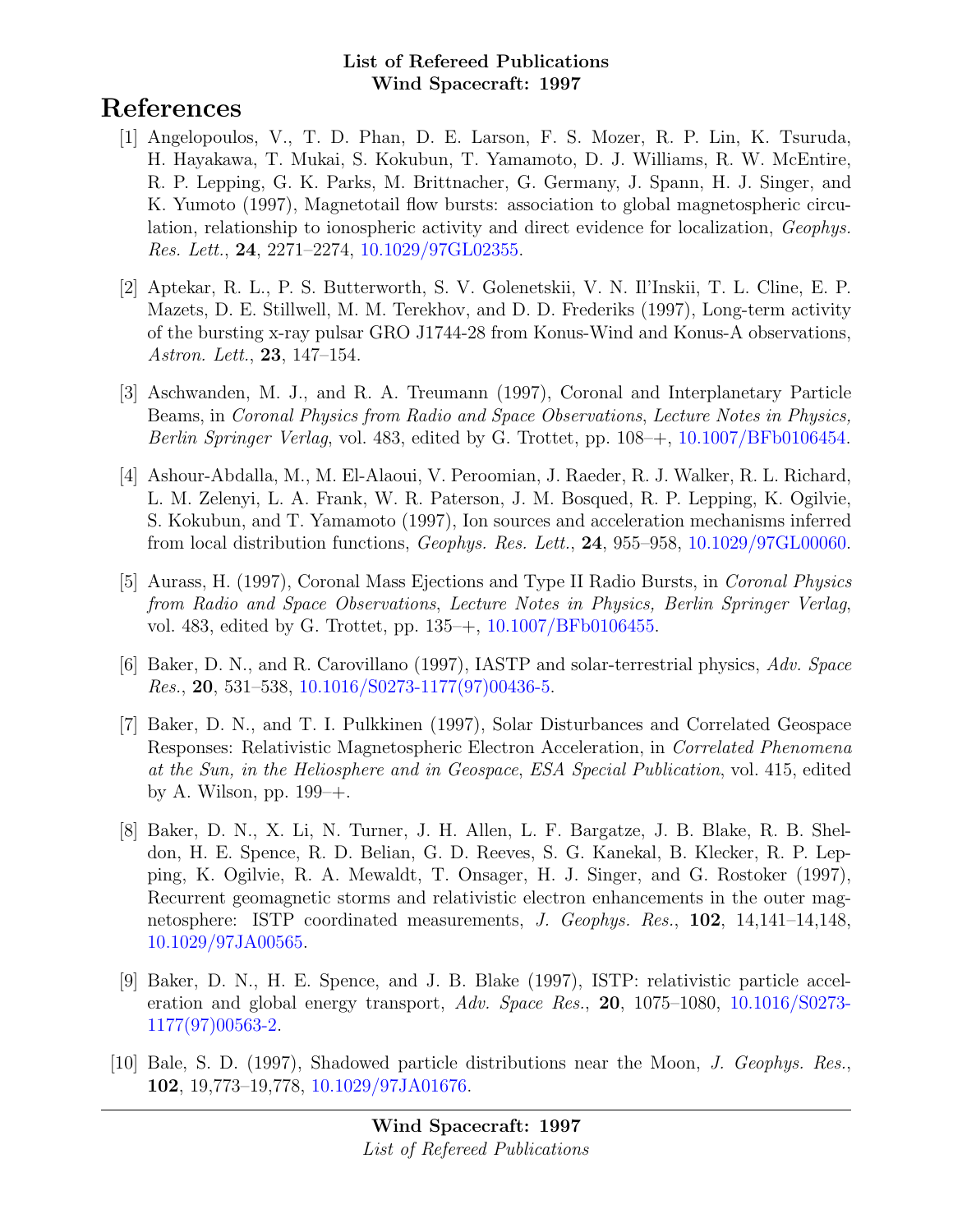- [11] Bale, S. D., C. J. Owen, J.-L. Bougeret, K. Goetz, P. J. Kellogg, R. P. Lepping, R. Manning, and S. J. Monson (1997), Evidence of currents and unstable particle distributions in an extended region around the lunar plasma wake, Geophys. Res. Lett., 24, 1427–1430, [10.1029/97GL01193.](http://dx.doi.org/10.1029/97GL01193)
- [12] Bale, S. D., D. Burgess, P. J. Kellogg, K. Goetz, and S. J. Monson (1997), On the amplitude of intense Langmuir waves in the terrestrial electron foreshock, J. Geophys. Res., 102, 11,281–11,286, [10.1029/97JA00938.](http://dx.doi.org/10.1029/97JA00938)
- [13] Bale, S. D., G. Chisham, D. Burgess, and S. J. Schwartz (1997), Langmuir wave amplitudes and the electron distribution function near the solar wind-foreshock boundary, Advances in Space Research, 20, 695–698, [10.1016/S0273-1177\(97\)00457-2.](http://dx.doi.org/10.1016/S0273-1177(97)00457-2)
- [14] Bastian, T. S., and L. Vlahos (1997), Energy Release in the Solar Corona, in Coronal Physics from Radio and Space Observations, Lecture Notes in Physics, Berlin Springer Verlag, vol. 483, edited by G. Trottet, pp. 68–+, [10.1007/BFb0106452.](http://dx.doi.org/10.1007/BFb0106452)
- [15] Belov, Y., Y. Tokarev, M. Kaiser, M. Reiner, P. J. Kellogg, and B. Manning (1997), Antenna system of the NASA Wind spacecraft measured with the Russian radar facility "Sura", in Antennas and Propagation Society International Symposium, 1997. IEEE., 1997 Digest, vol. 1, pp. 562–563, [10.1109/APS.1997.630224.](http://dx.doi.org/10.1109/APS.1997.630224)
- [16] Bertaux, J. L., E. Quémerais, R. Lallement, E. Kyrölä, W. Schmidt, T. Summanen, T. Mäkinen, and T. Holzer (1997), The First 1. 5 Year of Observations from SWAN Lyman-Alpha Solar Wind Mapper on SOHO, in Fifth SOHO Workshop: The Corona and Solar Wind Near Minimum Activity, ESA Special Publication, vol. 404, edited by A. Wilson, pp. 29–+.
- [17] Blake, J. B., D. N. Baker, N. Turner, K. W. Ogilvie, and R. P. Lepping (1997), Correlation of changes in the outer-zone relativistic-electron population with upstream solar wind and magnetic field measurements, Geophys. Res. Lett., 24, 927–930, [10.1029/97GL00859.](http://dx.doi.org/10.1029/97GL00859)
- [18] Blott, R. J., N. S. Wells, and J. Eves (1997), The strv 1 microsatellite semes: Exploiting the geosynchronous transfer orbit, Acta Astronautica, 41, 481–491, [10.1016/S0094-](http://dx.doi.org/10.1016/S0094-5765(98)00096-4) [5765\(98\)00096-4.](http://dx.doi.org/10.1016/S0094-5765(98)00096-4)
- [19] Boschler, P. (1997), Limits of the efficiency of isotope fractionation processes in the solar wind derived from the magnesium isotopic composition as observed with the WIND/MASS experiment, Physics and Chemistry of the Earth, 22, 401–404, [10.1016/S0079-1946\(97\)00166-3.](http://dx.doi.org/10.1016/S0079-1946(97)00166-3)
- [20] Bothmer, V., A. Posner, H. Kunow, R. Müller-Mellin, B. Herber, M. Pick, B. J. Thompson, J.-P. Delaboudinière, G. E. Brueckner, R. A. Howard, D. J. Michels, C. S. Cyr, A. Szabo, H. S. Hudson, G. Mann, H.-T. Classen, and S. McKenna-Lawlor (1997), Solar Energetic Particle Events and Coronal Mass Ejections: New Insights from SOHO, in Correlated Phenomena at the Sun, in the Heliosphere and in Geospace, ESA Special Publication, vol. 415, edited by A. Wilson, pp.  $207 - +$ .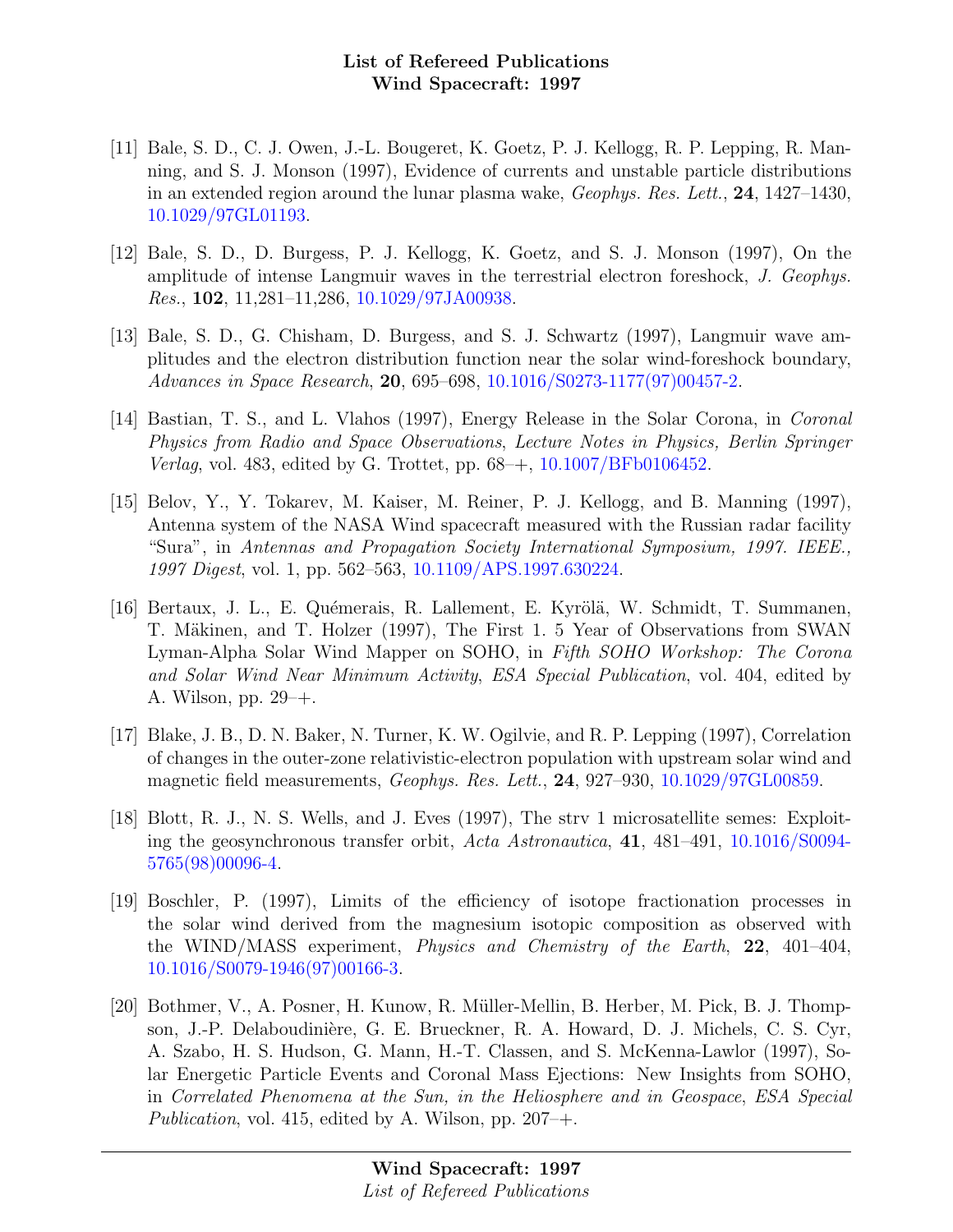- [21] Bougeret, J.-L. (1997), The Heliospheric Signatures of Coronal Mass Ejections, in Correlated Phenomena at the Sun, in the Heliosphere and in Geospace, ESA Special Publication, vol. 415, edited by A. Wilson, pp.  $523-+$ .
- [22] Brandt, J. C., Y. Yi, C. C. Petersen, and M. Snow (1997), Comet de Vico (122P) and latitude variations of plasma phenomena, Planet. Space Sci., 45, 813–819, [10.1016/S0032-](http://dx.doi.org/10.1016/S0032-0633(97)00049-4) [0633\(97\)00049-4.](http://dx.doi.org/10.1016/S0032-0633(97)00049-4)
- [23] Brandt, P. C. ., S. Barabash, O. Norberg, R. Lundin, E. C. Roelof, C. J. Chase, B. H. Mauk, and M. Thomsen (1997), ENA imaging from the Swedish micro satellite astrid during the magnetic storm of 8 February, 1995, Adv. Space Res., 20, 1061–1066.
- [24] Brittnacher, M., R. Elsen, G. Parks, L. Chen, G. Germany, and J. Spann (1997), A dayside auroral energy deposition case study using the Polar Ultraviolet Imager, Geophys. Res. Lett., 24, 991–994, [10.1029/97GL00257.](http://dx.doi.org/10.1029/97GL00257)
- [25] Brittnacher, M., J. Spann, G. Parks, and G. Germany (1997), Auroral observations by the polar ultraviolet imager (UVI), Adv. Space Res., 20, 1037–1042, [10.1016/S0273-](http://dx.doi.org/10.1016/S0273-1177(97)00558-9) [1177\(97\)00558-9.](http://dx.doi.org/10.1016/S0273-1177(97)00558-9)
- [26] Chaizy, P. A., L. J. Lanzerotti, R. P. Lin, R. P. Lepping, S. K. Kokubun, J.-M. Bosqued, T. R. Sanderson, and T. Yamamoto (1997), Comparative Study of Energetic Heliospheric Electrons at Wind and Geotail, in Correlated Phenomena at the Sun, in the Heliosphere and in Geospace, ESA Special Publication, vol. 415, edited by A. Wilson, pp. 217–+.
- [27] Chen, J., T. A. Fritz, R. B. Sheldon, H. E. Spence, W. N. Spjeldvik, J. F. Fennell, and S. Livi (1997), A new, temporarily confined population in the polar cap during the August 27, 1996 geomagnetic field distortion period, Geophys. Res. Lett., 24, 1447–1450, [10.1029/97GL01369.](http://dx.doi.org/10.1029/97GL01369)
- [28] Cheng, L., M. Leventhal, J. Tueller, N. Gehrels, A. Parsons, B. J. Teegarden, S. D. Barthelmy, J. E. Naya, and L. M. Bartlett (1997), GRIS Detection of Positron Annihilation Radiation from the Milky-Way Galaxy, APS April Meeting Abstracts, pp. A1208+.
- [29] Connell, J. J., and J. A. Simpson (1997), Isotopic Abundances of Fe and Ni in Galactic Cosmic-Ray Sources, Astrophys. J., 475, L61+, [10.1086/310452.](http://dx.doi.org/10.1086/310452)
- [30] Crooker, N. U., A. H. McAllister, R. J. Fitzenreiter, K. W. Ogilvie, A. Szabo, R. P. Lepping, J. T. Steinberg, and A. J. Lazarus (1997), Topology of a magnetic cloud in the context of the topology surrounding its solar source, in AAS/Solar Physics Division Meeting  $#28$ , Bulletin of the American Astronomical Society, vol. 29, pp. 905–+.
- [31] Crooker, N. U., A. J. Lazarus, J. L. Phillips, J. T. Steinberg, A. Szabo, R. P. Lepping, and E. J. Smith (1997), Coronal streamer belt asymmetries and seasonal solar wind variations deduced from Wind and Ulysses data, J. Geophys. Res., 102, 4673–4680, [10.1029/96JA03681.](http://dx.doi.org/10.1029/96JA03681)
- [32] Dermer, C. D., and J. G. Skibo (1997), Annihilation Fountain in the Galactic Center Region, Astrophys. J., 487, L57+, [10.1086/310870.](http://dx.doi.org/10.1086/310870)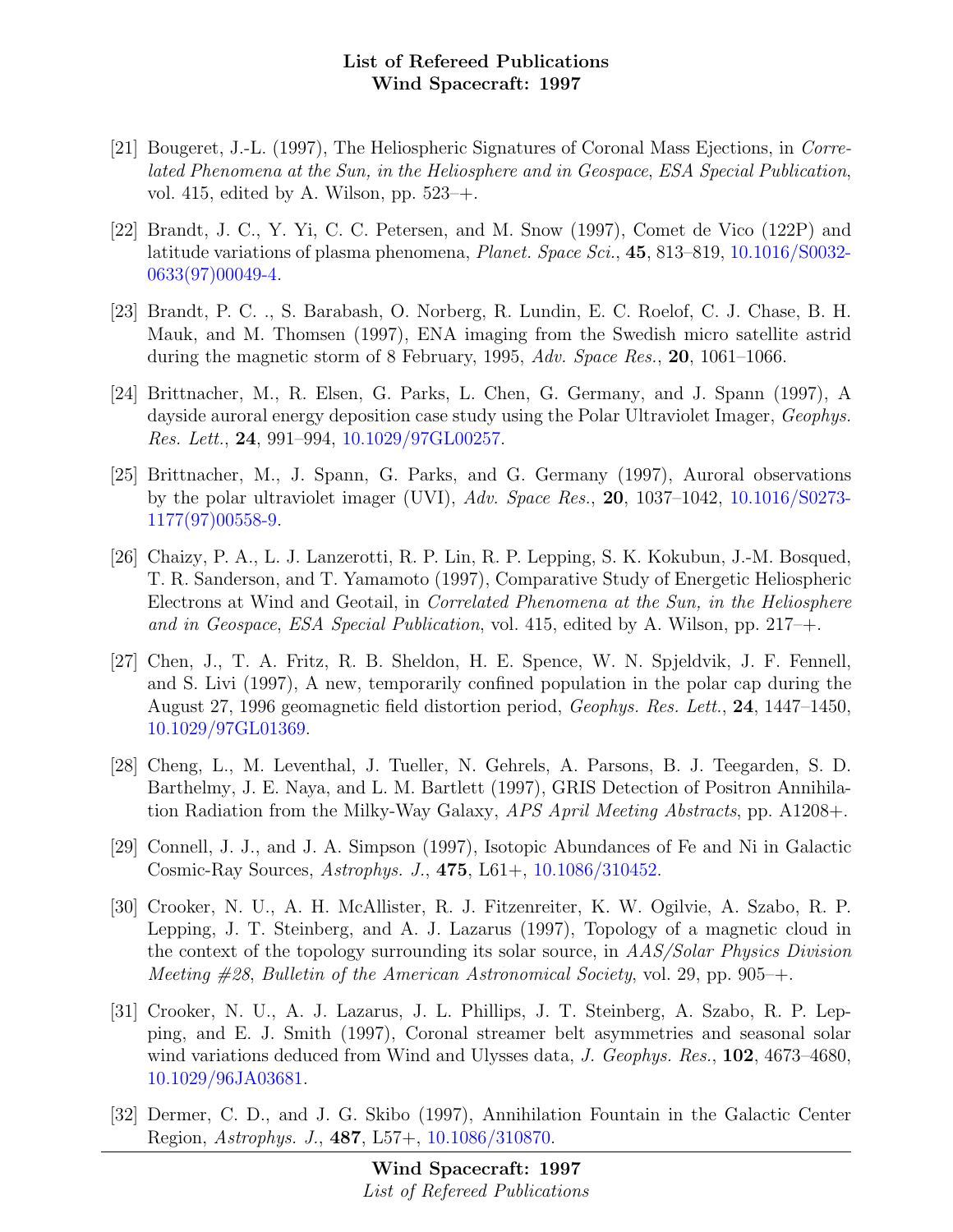- [33] Desch, M., K. Ogilvie, M. Acuna, D. Fairfield, and R. Hoffman (1997), Early multiplatform results from the International Solar Terrestrial Physics/Global Geospace Science (ISTP/GGS) Program, Geophys. Res. Lett., 24, 913–914, [10.1029/97GL00837.](http://dx.doi.org/10.1029/97GL00837)
- [34] Dryer, M., M. D. Andrews, H. Aurass, C. DeForest, M. Karlicky, A. Kiplinger, A. Klassen, R. Meisner, F. M. Ipavich, A. B. Galvin, S. E. Paswaters, Z. Smith, S. J. Tappin, B. J. Thompson, S.-I. Watari, D. J. Michels, G. E. Brueckner, R. A. Howard, M. J. Koomen, P. Lamy, G. Mann, K. Arzner, and R. Schwenn (1997), The Solar Minimum X2. 6/1B Flare and CME of 9 July 1996; Part 2: Propagation, in Fifth SOHO Workshop: The Corona and Solar Wind Near Minimum Activity, ESA Special Publication, vol. 404, edited by A. Wilson, pp. 331–+.
- [35] Dulk, G. A., Y. Leblanc, P. A. Robinson, J. Bougeret, and R. P. Lin (1997), Electron Beams and Radio Waves of Solar Type III Bursts, in Correlated Phenomena at the Sun, in the Heliosphere and in Geospace, ESA Special Publication, vol. 415, edited by A. Wilson, pp. 423–+.
- [36] Dwyer, J. R., G. M. Mason, J. E. Mazur, J. R. Jokipii, T. T. von Rosenvinge, and R. P. Lepping (1997), Perpendicular Transport of Low-Energy Corotating Interaction Region– associated Nuclei, Astrophys. J., 490, L115+, [10.1086/311003.](http://dx.doi.org/10.1086/311003)
- [37] Dwyer, J. R., G. M. Mason, J. E. Mazur, and T. T. von Rosenvinge (1997), Acceleration of solar flare  ${}^{3}$ He at the Earth's bow shock, *Geophys. Res. Lett.*, **24**, 61–64, [10.1029/96GL03660.](http://dx.doi.org/10.1029/96GL03660)
- [38] Dwyer, J. R., J. R. Jokipii, G. M. Mason, J. E. Mazur, T. T. von Rosenvinge, and R. P. Lepping (1997), Perpendicular Diffusion of Heavy Ions Accelerated in Corotating Interaction Regions, in International Cosmic Ray Conference, International Cosmic Ray Conference, vol. 1, pp.  $277-+$ .
- [39] Dwyer, J. R., G. M. Mason, J. E. Mazur, and T. T. von Rosenvinge (1997), Acceleration of Solar Energetic Particles at the Earth's Bow Shock, in International Cosmic Ray Conference, International Cosmic Ray Conference, vol. 1, pp. 265–+.
- [40] Erickson, W. C. (1997), The Bruny Island radio spectrometer, Publ. Astron. Soc. Aust., 14, 278–282.
- [41] Erukhimov, L. M., N. A. Mityakov, and Y. V. Tokarev (1997), Artificial focusing system in the ionosphere, Radiophys. Quantum Electron.,  $40, 61-67, 10.1007/BF02677824$ .
- [42] Farrell, W. M., M. L. Kaiser, and J. T. Steinberg (1997), Electrostatic instability in the central lunar wake: A process for replenishing the plasma void?, Geophys. Res. Lett., 24, 1135–1138, [10.1029/97GL00878.](http://dx.doi.org/10.1029/97GL00878)
- [43] Farrugia, C. J., L. F. Burlaga, and R. P. Lepping (1997), *Magnetic Clouds and the Quiet-*Storm Effect at Earth, p. 91.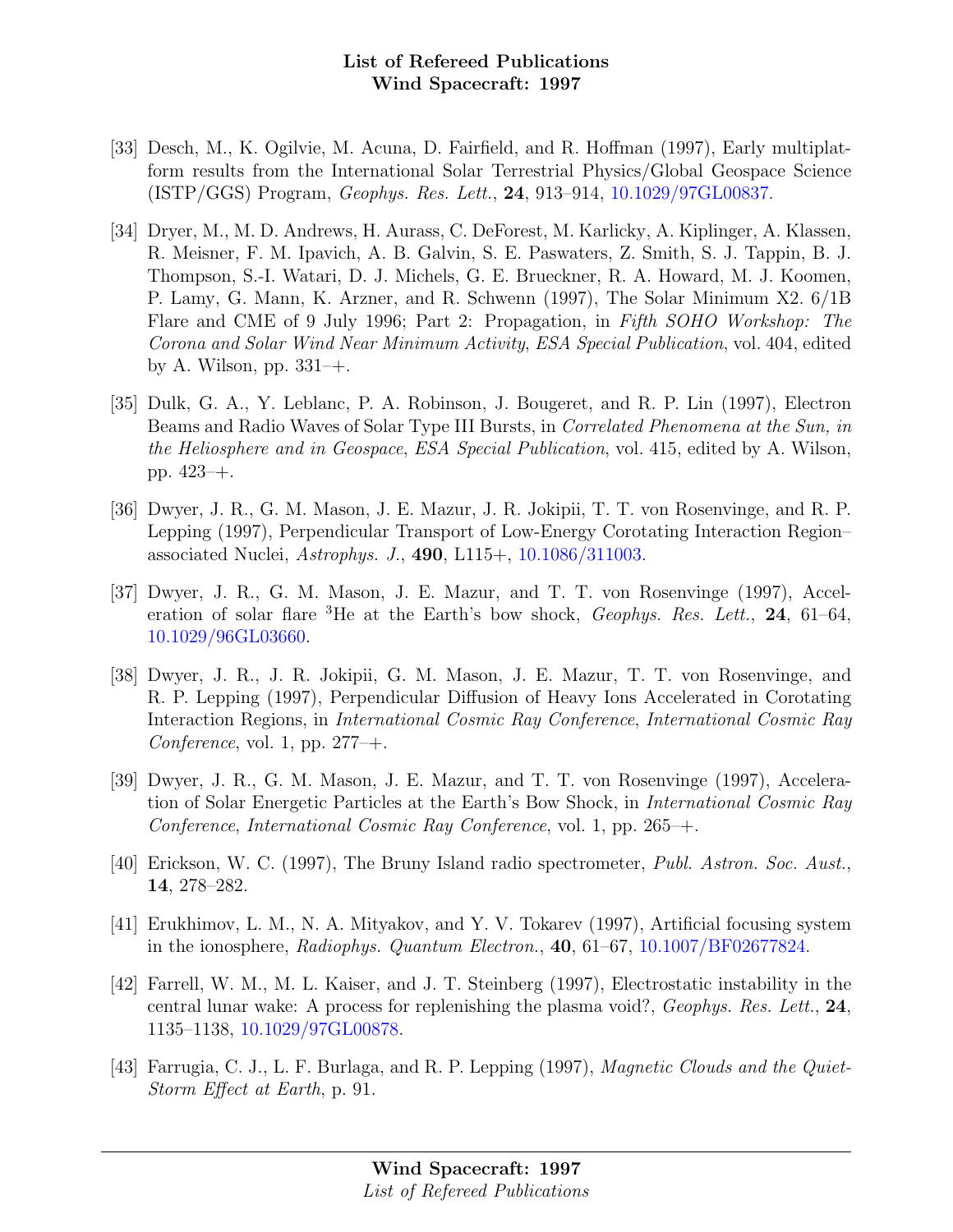- [44] Fedder, J. A., S. P. Slinker, J. G. Lyon, C. T. Russell, F. R. Fenrich, and J. G. Luhmann (1997), A first comparison of POLAR magnetic field measurements and magnetohydrodynamic simulation results for field-aligned currents, Geophys. Res. Lett., 24, 2491–2494, [10.1029/97GL02608.](http://dx.doi.org/10.1029/97GL02608)
- [45] Fennell, J. F., J. B. Blake, J. L. Roeder, R. Sheldon, and H. E. Spence (1997), Tail lobe and open field line region entries at mid to high latitudes, Adv. Space Res., 20, 431–435, [10.1016/S0273-1177\(97\)00705-9.](http://dx.doi.org/10.1016/S0273-1177(97)00705-9)
- [46] Floyd, L., G. Brueckner, P. Crane, D. Prinz, and L. Herring (1997), Correlations of Solar Cycle 22 UV Irradiance, in Correlated Phenomena at the Sun, in the Heliosphere and in Geospace, ESA Special Publication, vol. 415, edited by A. Wilson, pp. 235–+.
- [47] Frank, L. A., W. R. Paterson, S. Kokubun, T. Yamamoto, R. P. Lepping, and K. W. Ogilvie (1997), Observations of a current pulse in the near-Earth plasma sheet associated with a substorm onset, *Geophys. Res. Lett.*, **24**, 967–970, [10.1029/97GL00783.](http://dx.doi.org/10.1029/97GL00783)
- [48] Fujimoto, M., T. Mukai, A. Matsuoka, A. Nishida, T. Terasawa, K. Seki, H. Hayakawa, T. Yamamoto, S. Kokubun, and R. P. Lepping (1997), Dayside reconnected field lines in the south-dusk near-tail flank during an IMF  $B_y > 0$  dominated period, Geophys. Res. Lett., **24**, 931–934, [10.1029/97GL00106.](http://dx.doi.org/10.1029/97GL00106)
- [49] Fuselier, S. A., E. G. Shelley, W. K. Peterson, O. W. Lennartsson, H. L. Collin, J. F. Drake, A. G. Ghielmetti, H. Balsiger, J. L. Burch, A. Johnstone, H. Rosenbauer, and J. T. Steinberg (1997), Bifurcated cusp ion signatures: Evidence for re-reconnection?, Geophys. Res. Lett., 24, 1471–1474, [10.1029/97GL01325.](http://dx.doi.org/10.1029/97GL01325)
- [50] Galvin, A. B., and G. Glöckler (1997), Charge State Composition in Coronal Hole and CME Related Solar Wind: Latitudinal Variations Observed by Ulysses and Wind, in Correlated Phenomena at the Sun, in the Heliosphere and in Geospace, ESA Special Pub*lication*, vol. 415, edited by A. Wilson, pp.  $323$ –+.
- [51] Haberli, R. M., T. I. Gombosi, D. L. DeZeeuw, M. R. Combi, and K. G. Powell (1997), Modeling of Cometary X-rays Caused by Solar Wind Minor Ions, *Science*, **276**, 939–942, [10.1126/science.276.5314.939.](http://dx.doi.org/10.1126/science.276.5314.939)
- [52] Häberli, R. M., M. J. Reber, and M. L. Bassi (1997), Collection of interstellar gas on the Moon, Planet. Space Sci., 45, 1081–1089, [10.1016/S0032-0633\(97\)00061-5.](http://dx.doi.org/10.1016/S0032-0633(97)00061-5)
- [53] Harris, M. J. (1997), Gamma-ray line transients, in Proceedings of the Fourth Compton Symposium, American Institute of Physics Conference Series, vol. 410, edited by C. D. Dermer, M. S. Strickman, & J. D. Kurfess, pp. 418–435, [10.1063/1.54126.](http://dx.doi.org/10.1063/1.54126)
- [54] Hasebe, N., K. Kondoh, Y. Mishima, T. Doke, J. Kikuchi, T. Hayashi, T. Takashima, M. Kobayashi, N. Takehana, H. Shirai, T. Yanagimachi, A. Nakamoto, H. Murakami, K. Nagata, T. Kohno, K. Munakata, C. Kato, S. Yanagita, Y. Yamada, M. Ehara, T. Kashiwagi, Y. Muraki, T. Koi, J. Sequeiros, J. Medina, and B. Wilken (1997), Composition and energy spectra of anomalous cosmic rays observed by the GEOTAIL satellite, Adv. Space Res., **19**, 813–816, [10.1016/S0273-1177\(96\)00152-4.](http://dx.doi.org/10.1016/S0273-1177(96)00152-4)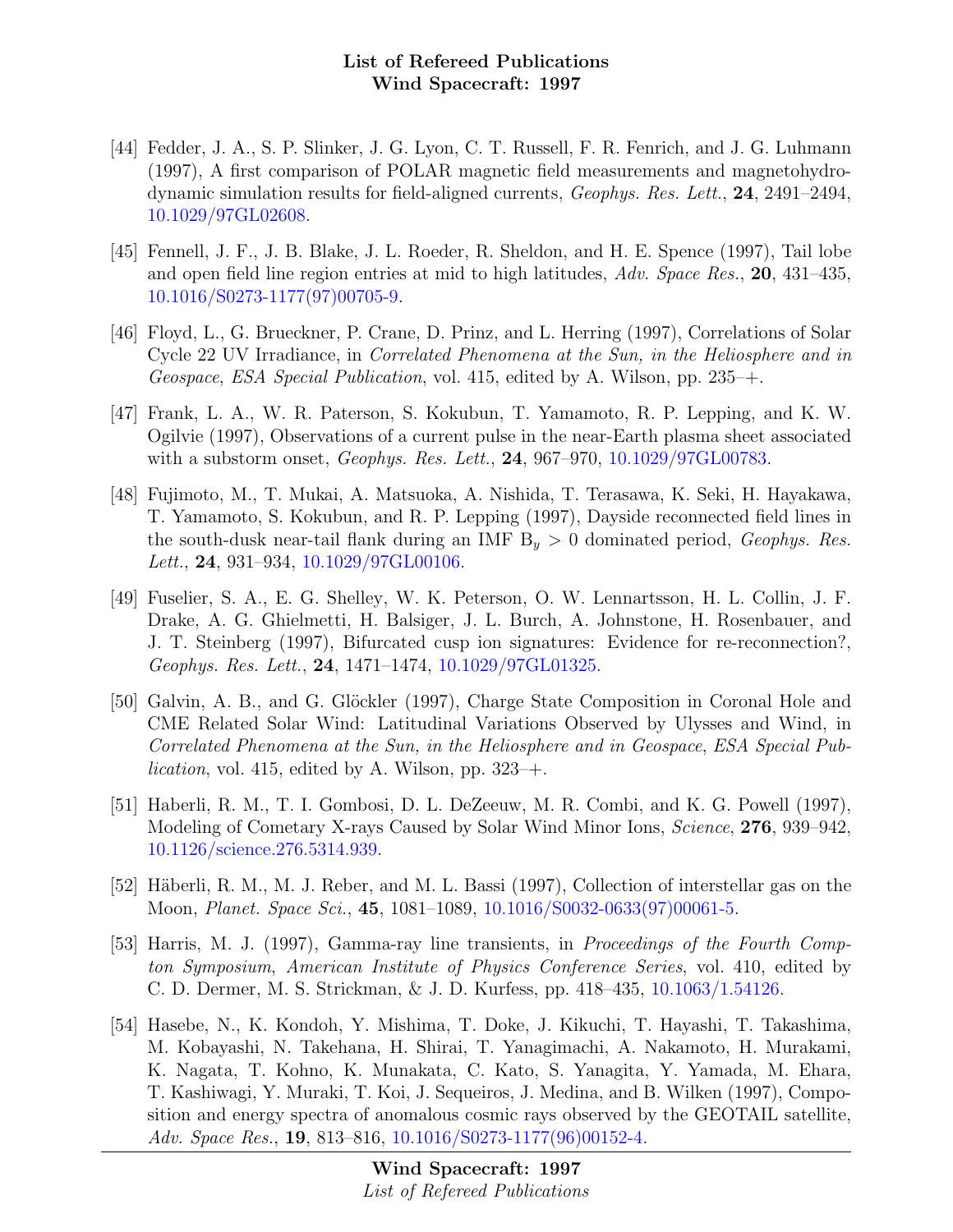- [55] Heber, B., V. Bothmer, W. Dröge, H. Kunow, R. Müller-Mellin, A. Posner, P. Ferrando, A. Raviart, A. Raviart, C. Paizis, D. McComas, R. J. Forsyth, A. Szabo, and A. J. Lazarus (1997), Spatial Evolution of 26-day Recurrent Galactic Cosmic Ray Decreases: Correlated Ulysses COSPIN/KET and SOHO COSTEP Observations, in Correlated Phenomena at the Sun, in the Heliosphere and in Geospace, ESA Special Publication, vol. 415, edited by A. Wilson, pp. 331–+.
- [56] Ho, C. M., B. T. Tsurutani, J. K. Arballo, B. E. Goldstein, R. P. Lepping, K. W. Ogilvie, A. J. Lazarus, and J. T. Steinberg (1997), Latitudinal structure of the heliospheric current sheet and corotating streams measured by WIND and ULYSSES, *Geophys. Res. Lett.*, 24, 915–918, [10.1029/97GL00806.](http://dx.doi.org/10.1029/97GL00806)
- [57] Hoang, S., M. Makisimovic, J.-L. Bougeret, M. J. Reiner, R. G. Stone, and M. L. Kaiser (1997), Ulysses and Wind Simultaneous Observations of the Radio Emission Associated with the 6-7 January 1997 Coronal Mass Ejection, in Correlated Phenomena at the Sun, in the Heliosphere and in Geospace, ESA Special Publication, vol. 415, edited by A. Wilson, pp. 429–+.
- [58] Hudson, H. S., and A. B. Galvin (1997), Correlated Studies at Activity Maximum: the Sun and the Solar Wind, in Correlated Phenomena at the Sun, in the Heliosphere and in Geospace, ESA Special Publication, vol. 415, edited by A. Wilson, pp. 275–+.
- [59] Hurley, K. (1997), Analysis of Data from the Transient Gamma-Ray Spectrometer Experiment on the GGS/Wind Spacecraft, Tech. rep.
- [60] Hurley, K., E. Costa, M. Feroci, F. Frontera, T. Cline, D. dal Fiume, M. Orlandini, M. Boer, E. Mazets, R. Aptekar, S. Golenetskii, and M. Terekhov (1997), Third Interplanetary Network Localization, Time History, Fluence, Peak Flux, and Distance Lower Limit of the 1997 February 28 Gamma-Ray Burst, Astrophys. J., 485, L1+, [10.1086/310808.](http://dx.doi.org/10.1086/310808)
- [61] Hurley, K., R. Gold, T. Cline, P. Butterworth, D. Palmer, J. Trombka, T. McClanahan, E. Mazets, S. Golenetskii, C. Kouveliotou, G. Fishman, C. Meegan, and M. Boer (1997), Gamma-Ray Burst Localizations with NEAR in the 3rd Interplanetary Network, in American Astronomical Society Meeting Abstracts, Bulletin of the American Astronomical Society, vol. 29, p. 1290.
- [62] Huterer, D., K. I. Paularena, and A. Szabo (1997), Observation and analysis of selected IMP 8 and WIND bow shock crossings in late 1994, J. Geophys. Res., 1021, 19,761– 19,772, [10.1029/97JA01661.](http://dx.doi.org/10.1029/97JA01661)
- [63] in 't Zand, J. J. M., T. L. Cline, N. Gehrels, D. M. Palmer, R. Ramaty, H. Seifert, B. J. Teegarden, K. Hurley, R. Pehl, N. Madden, and A. Owens (1997), High-Resolution Spectral Measurements of GRO J1655-40, in The Transparent Universe, ESA Special Publication, vol. 382, edited by C. Winkler, T. J.-L. Courvoisier, & P. Durouchoux, pp. 229–+.
- [64] in 't Zand, J. J. M., T. L. Cline, N. Gehrels, D. M. Palmer, R. Ramaty, H. Seifert, B. J. Teegarden, K. Hurley, R. Pehl, N. Madden, and A. Owens (1997), High-Resolution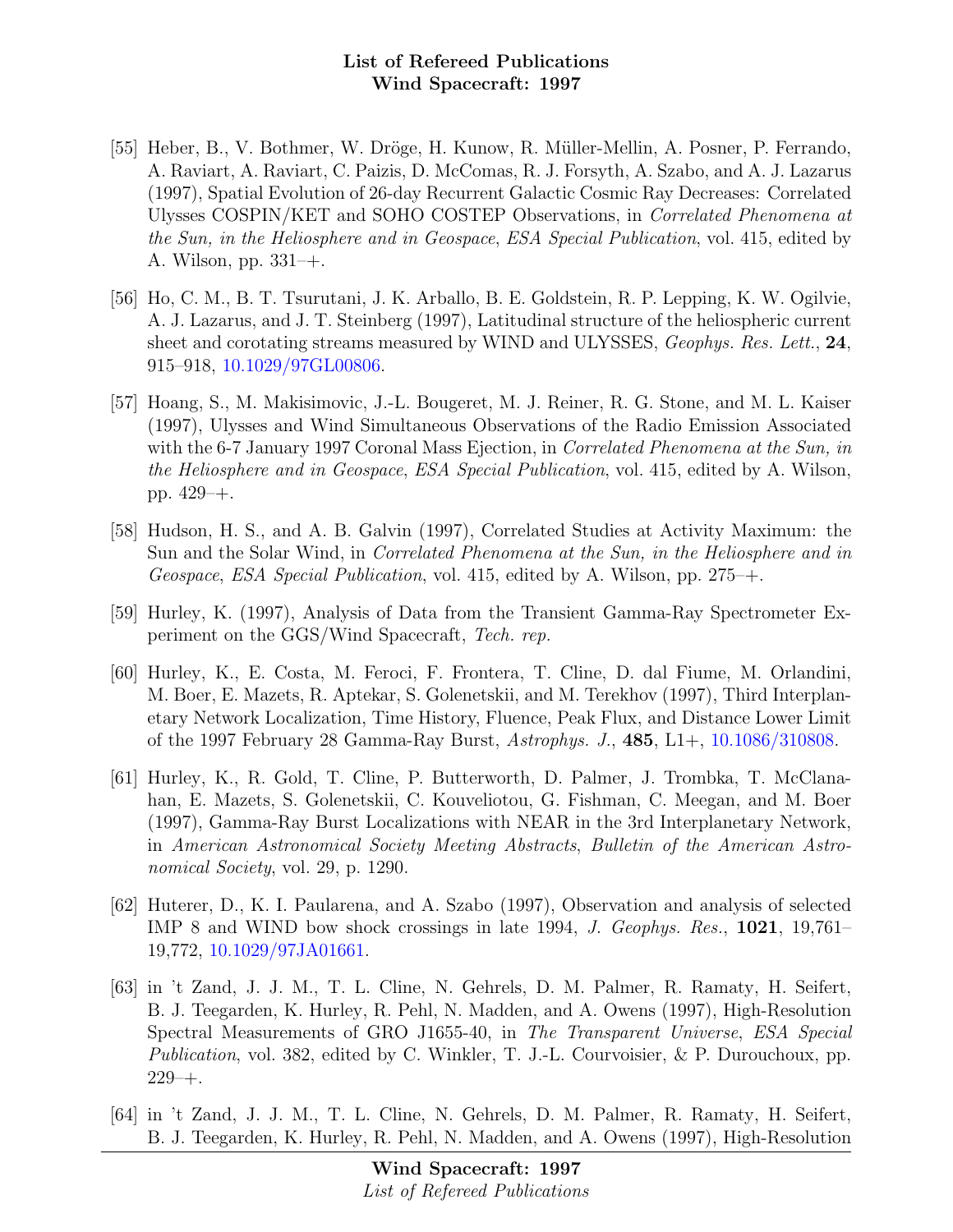Spectral Measurements of GRO J1655-40, in The Transparent Universe, ESA Special Publication, vol. 382, edited by C. Winkler, T. J.-L. Courvoisier, & P. Durouchoux, pp.  $229 - +$ .

- [65] Kalbfleisch, G. R. (1997), A Tritium Proportional Chamber Experiment Regarding Simpsons 17-KEV Neutrino, in Bulletin of the American Astronomical Society, Bulletin of the American Astronomical Society, vol. 29, edited by M. F. Bietenholz, N. Bartel, M. P. Rupen, A. J. Beasley, D. A. Graham, V. I. Altunin, T. Venturi, G. Umana, & J. E. Conway, pp. 1282–+.
- [66] Kasturirangan, K., V. N. Padmini, N. L. Prasad, U. R. Rao, and S. Seetha (1997), Recent gamma-ray burst observations from the SROSS-C2 satellite., Astron.  $\mathcal{B}$  Astrophys., 322, 778–784.
- [67] Kern, O., R. F. Wimmer-Schweingruber, P. Bochsler, G. Gloeckler, and D. C. Hamilton (1997), Determination of Calcium and Silicon Charge States and Elemental Abundances in the Solar Wind with the Mass Instrument on Wind, in Correlated Phenomena at the Sun, in the Heliosphere and in Geospace, ESA Special Publication, vol. 415, edited by A. Wilson, pp. 345–+.
- [68] King, J. H. (1997), Additional spacecraft data sources contributing to the ISTP program, Adv. Space Res., 20, 595–608, [10.1016/S0273-1177\(97\)00443-2.](http://dx.doi.org/10.1016/S0273-1177(97)00443-2)
- [69] Kirsch, E., B. Wilken, G. Gloeckler, A. B. Galvin, U. Mall, and D. Hovestadt (1997), Comparison of lunar and terrestrial ion measurements obtained by the wind and geotail spacecraft outside and inside the earth's magnetosphere, Adv. Space Res., 20, 845–849, [10.1016/S0273-1177\(97\)00518-8.](http://dx.doi.org/10.1016/S0273-1177(97)00518-8)
- [70] Kirsch, E. T., B. Wilken, U. Mall, G. Gloeckler, A. b. Galvin, and K. Cierpka (1997), Corotating Interaction Regions observed by the Particle Experiment SMS on the WIND  $-S/C(E=0.5 - 226 \text{ keV/e})$ , in International Cosmic Ray Conference, International Cosmic Ray Conference, vol. 1, pp.  $309 - +$ .
- [71] Klein, K.-L., and G. Mann (1997), Shock Waves and Coronal Mass Ejections, in Coronal Physics from Radio and Space Observations, Lecture Notes in Physics, Berlin Springer Verlag, vol. 483, edited by G. Trottet, pp. 161–+, [10.1007/BFb0106456.](http://dx.doi.org/10.1007/BFb0106456)
- [72] Kuznetsov, A. V. (1997), The heliosphere as a space of cosmic gamma-ray bursts: The source of gamma-ray bursts in the heliosphere, Astron. Lett., 23, 338–348.
- [73] Lamb, D. Q. (1997), The Distance Scale To Gamma-Ray Bursts., in Rev. Mod. Astron., Reviews in Modern Astronomy, vol. 10, edited by R. E. Schielicke, pp. 101–126.
- [74] Larson, D. E., R. P. Lin, J. M. McTiernan, J. P. McFadden, R. E. Ergun, M. McCarthy, H. Rème, T. R. Sanderson, M. Kaiser, R. P. Lepping, and J. Mazur (1997), Tracing the topology of the October 18-20, 1995, magnetic cloud with ˜0.1-10<sup>2</sup> keV electrons, Geophys. Res. Lett., 24, 1911–1914, [10.1029/97GL01878.](http://dx.doi.org/10.1029/97GL01878)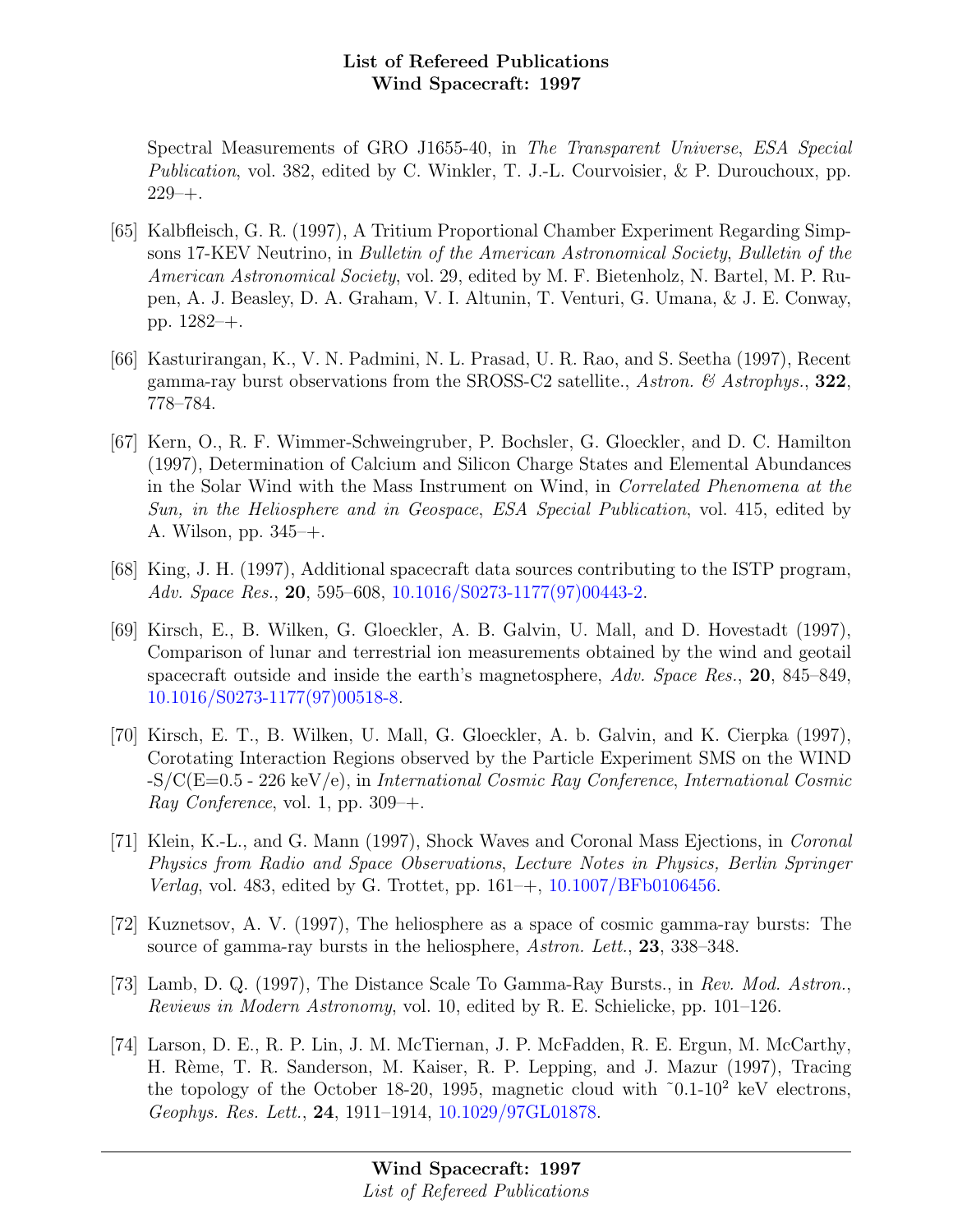- [75] Larson, D. E., R. P. Lin, R. E. Ergun, J. M. McTiernan, J. P. McFadden, C. W. Carlson, K. A. Anderson, M. McCarthy, G. K. Parks, H. Rème, T. R. Sanderson, M. Kaiser, and R. P. Lepping (1997), Using energetic electrons to probe the topology of the October 18-20, 1995 magnetic cloud, Adv. Space Res., 20, 655–+, [10.1016/S0273-1177\(97\)00453-5.](http://dx.doi.org/10.1016/S0273-1177(97)00453-5)
- [76] Larson, D. E., R. P. Lin, J. McTiernan, J. P. McFadden, R. E. Ergun, M. McCarthy, H. Reme, T. R. Sanderson, M. Kaiser, and R. P. Lepping (1997), The Solar Source of the October 18-20, 1995 Magnetic Cloud inferred from WIND Electron Observations at 1 AU, in AAS/Solar Physics Division Meeting #28, Bulletin of the American Astronomical *Society*, vol. 29, pp.  $913-+$ .
- [77] Larson, D. E., R. P. Lin, R. E. Ergun, J. M. McTiernan, J. P. McFadden, C. W. Carlson, K. A. Anderson, M. McCarthy, G. K. Parks, H. Rème, T. R. Sanderson, M. Kaiser, and R. P. Lepping (1997), Using energetic electrons to probe the topology of the October 18-20, 1995 magnetic cloud, *Adv. Space Res.*, **20**, 655-+, [10.1016/S0273-1177\(97\)00453-5.](http://dx.doi.org/10.1016/S0273-1177(97)00453-5)
- [78] Lazarus, A. J., J. T. Steinberg, D. A. Biesecker, R. J. Forsyth, A. B. Galvin, F. M. Ipavich, S. E. Gibson, A. Lecinski, D. M. Hassler, J. T. Hoeksema, P. Riley, L. Strachan, Jr., A. Szabo, R. P. Lepping, K. W. Ogilvie, and B. J. Thompson (1997), A Search for the Coronal Origins of Fast Solar Wind Streams During the Whole Sun Month Period, in Fifth SOHO Workshop: The Corona and Solar Wind Near Minimum Activity, ESA Special Publication, vol. 404, edited by A. Wilson, pp.  $511 - +$ .
- [79] Lepping, R. P., L. F. Burlaga, A. Szabo, K. W. Ogilvie, W. H. Mish, D. Vassiliadis, A. J. Lazarus, J. T. Steinberg, C. J. Farrugia, L. Janoo, and F. Mariani (1997), The Wind magnetic cloud and events of October 18-20, 1995: Interplanetary properties and as triggers for geomagnetic activity, J. Geophys. Res., 102, 14,049–14,064, [10.1029/97JA00272.](http://dx.doi.org/10.1029/97JA00272)
- [80] Lepping, R. P., A. Szabo, C. E. DeForest, and B. J. Thompson (1997), Magnetic Flux in Modeled Magnetic Clouds at 1 AU and Some Specific Comparisons to Associated Photospheric Flux, in Correlated Phenomena at the Sun, in the Heliosphere and in Geospace, ESA Special Publication, vol. 415, edited by A. Wilson, pp. 163–+.
- [81] Li, X., D. N. Baker, M. Temerin, D. Larson, R. P. Lin, G. D. Reeves, M. Looper, S. G. Kanekal, and R. A. Mewaldt (1997), Are energetic electrons in the solar wind the source of the outer radiation belt?, Geophys. Res. Lett., 24, 923–926, [10.1029/97GL00543.](http://dx.doi.org/10.1029/97GL00543)
- [82] Lin, R. P. (1997), Observations of the 3D Distributions of Thermal to Near-Relativistic Electrons in the Interplanetary Medium by the Wind Spacecraft, in Coronal Physics from Radio and Space Observations, Lecture Notes in Physics, Berlin Springer Verlag, vol. 483, edited by G. Trottet, pp.  $93-+$ ,  $10.1007/BFb0106453$ .
- [83] Lin, R. P. (1997), Energetic particles in the solar wind and at the Sun, in Robotic Exploration Close to the Sun: Scientific Basis, American Institute of Physics Conference Series, vol. 385, edited by S. R. Habbal, pp. 25–40, [10.1063/1.51744.](http://dx.doi.org/10.1063/1.51744)
- [84] Lin, R. P., D. E. Larson, R. E. Ergun, J. P. McFadden, C. W. Carlson, T. D. Phan, S. Ashford, K. A. Anderson, M. McCarthy, R. Skoug, G. K. Parks, H. Rème, J. M.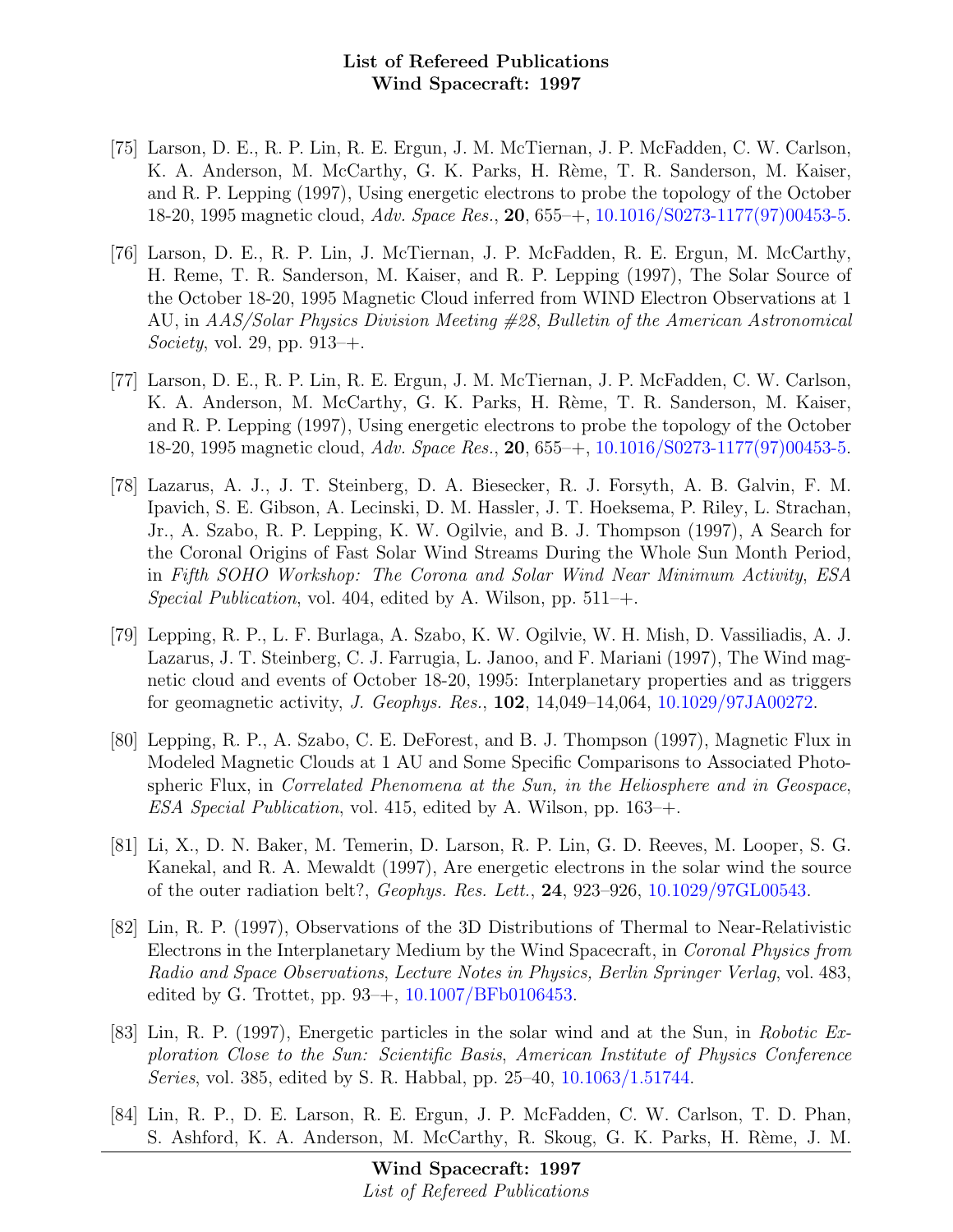Bosqued, C. D'Uston, T. R. Sanderson, and K.-P. Wenzel (1997), Observations of the solar wind, the bow shock and upstream particles with the WIND 3D Plasma instrument, Adv. Space Res., 20, 645–+, [10.1016/S0273-1177\(97\)00452-3.](http://dx.doi.org/10.1016/S0273-1177(97)00452-3)

- [85] Lohr, D. A., L. J. Zanetti, B. J. Anderson, T. A. Potemra, J. R. Hayes, R. E. Gold, R. M. Henshaw, F. F. Mobley, D. B. Holland, M. H. Acuna, and J. L. Scheifele (1997), Near Magnetic Field Investigation, Instrumentation, Spacecraft Magnetics and Data Access, Space Sci. Rev., 82, 255–281, [10.1023/A:1005089829882.](http://dx.doi.org/10.1023/A:1005089829882)
- [86] Lyons, L. R., G. T. Blanchard, J. C. Samson, R. P. Lepping, T. Yamamoto, and T. Moretto (1997), Coordinated observations demonstrating external substorm triggering, J. Geophys. Res., 102, 27,039–27,052, [10.1029/97JA02639.](http://dx.doi.org/10.1029/97JA02639)
- [87] Maroulis, D., G. Dumas, C. Caroubalos, J. L. Bougeret, X. Moussas, C. Alissandrakis, and N. Patavalis (1997), Artemis Mark-IV, the New Greek-French Digital Radio Spectrograph at Thermopyles, Greece, Solar Phys., 172, 353–360.
- [88] Mason, G. M., J. E. Mazur, J. R. Dwyer, D. V. Reames, and T. T. von Rosenvinge (1997), New Spectral and Abundance Features of Interplantary Heavy Ions in Corotating Interaction Regions, Astrophys. J., 486, L149+, [10.1086/310845.](http://dx.doi.org/10.1086/310845)
- [89] Mason, G. M., J. E. Mazur, J. R. Dwyer, D. V. Reames, and T. T. von Rosenvinge (1997), New Spectral and Abundance Features in Low Energy CIR Heavy Ions, in International Cosmic Ray Conference, International Cosmic Ray Conference, vol. 1, pp. 377–+.
- [90] Mazelle, C., D. Le Quéau, K. Meziane, R. P. Lin, G. Parks, H. Rème, T. Sanderson, and R. P. Lepping (1997), Nonlinear Wave Particle Interaction in the Earth's Foreshock, in Correlated Phenomena at the Sun, in the Heliosphere and in Geospace, ESA Special Publication, vol. 415, edited by A. Wilson, pp. 349–+.
- [91] McPherron, R. L., R. Nakamura, S. Kokubun, Y. Kamide, K. Shiokawa, K. Yumoto, T. Mukai, Y. Saito, K. Hayashi, T. Nagai, S. Ables, D. N. Baker, E. Friis-Christensen, B. Fraser, T. Hughes, G. Reeves, and H. Singer (1997), Fields and flows at geotail during a moderate substorm, Adv. Space Res., 20, 923–931, [10.1016/S0273-1177\(97\)00500-0.](http://dx.doi.org/10.1016/S0273-1177(97)00500-0)
- [92] Meziane, K., C. Mazelle, C. D'Uston, H. Rème, R. P. Lin, C. W. Carlson, D. Larson, J. P. McFadden, R. E. Ergun, K. A. Anderson, G. K. Parks, D. Berdichevsky, and R. P. Lepping (1997), Wind observation of gyrating-like ion distributions and low frequency waves upstream from the earth's bow shock, Adv. Space Res., 20, 703–706, [10.1016/S0273-](http://dx.doi.org/10.1016/S0273-1177(97)00459-6) [1177\(97\)00459-6.](http://dx.doi.org/10.1016/S0273-1177(97)00459-6)
- [93] Milan, S. E., M. Lester, and J. Moen (1997), A comparison of optical and coherent HF radar backscatter observations of a post-midnight aurora, Ann. Geophys., 15, 1388–1398, [10.1007/s00585-997-1388-0.](http://dx.doi.org/10.1007/s00585-997-1388-0)
- [94] Mukai, T., and L. M. Zelenyi (1997), IACG campaign I summary report: initial results, Adv. Space Res., 20, 939–948, [10.1016/S0273-1177\(97\)00502-4.](http://dx.doi.org/10.1016/S0273-1177(97)00502-4)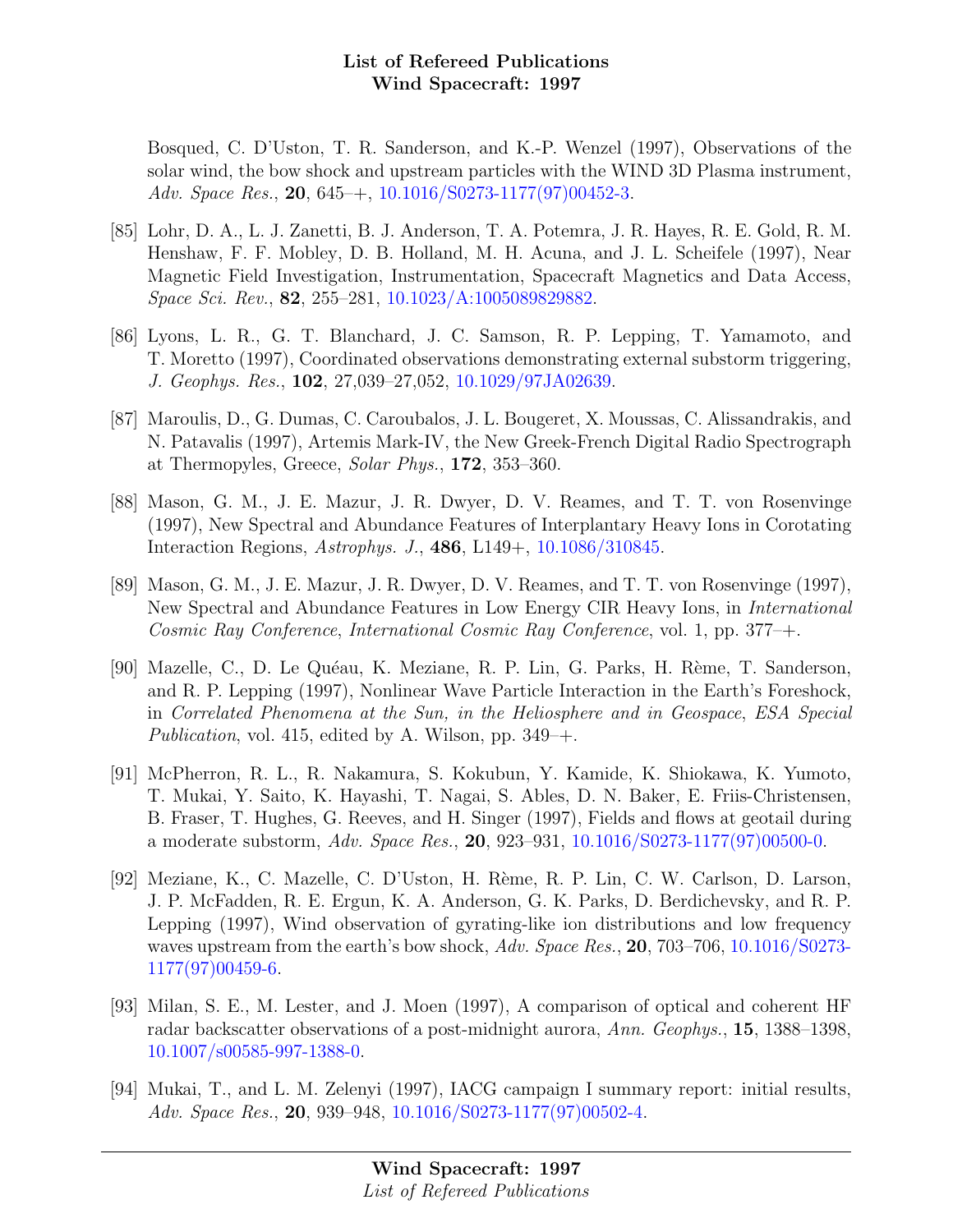- [95] Nagai, T., T. Mukai, T. Yamamoto, A. Nishida, S. Kokubun, and R. P. Lepping (1997), Plasma sheet pressure changes during the substorm growth phase, Geophys. Res. Lett., 24, 963–966, [10.1029/97GL00374.](http://dx.doi.org/10.1029/97GL00374)
- [96] Nakamura, M., M. Fujimoto, H. Kawano, T. Mukai, Y. Saito, T. Yamamoto, K. Tsuruda, T. Terasawa, and S. Kokubun (1997), Geotail observation at the dayside magnetopauseconfirmation of reconnection events, Adv. Space Res., 20, 779–788, [10.1016/S0273-](http://dx.doi.org/10.1016/S0273-1177(97)00510-3) [1177\(97\)00510-3.](http://dx.doi.org/10.1016/S0273-1177(97)00510-3)
- [97] Nemecek, Z., A. Fedorov, J. Safrankova, and G. Zastenker (1997), Structure of the low-latitude magnetopause: MAGION-4 observations, Ann. Geophys., 15, 553–561, [10.1007/s00585-997-0553-9.](http://dx.doi.org/10.1007/s00585-997-0553-9)
- [98] Neugebauer, M., R. Goldstein, and B. E. Goldstein (1997), Features observed in the trailing regions of interplanetary clouds from coronal mass ejections, J. Geophys. Res., 102, 19,743–19,752, [10.1029/97JA01651.](http://dx.doi.org/10.1029/97JA01651)
- [99] Nishida, A., T. Mukai, T. Yamamoto, Y. Saito, S. Kokubun, and R. P. Lepping (1997), Response of the near-Earth magnetotail to a northward turning of the IMF, Geophys. Res. Lett., 24, 943–946, [10.1029/97GL00220.](http://dx.doi.org/10.1029/97GL00220)
- [100] Nishida, A., T. Yamamoto, and T. Mukai (1997), The GEOTAIL mission: principal characteristics and scientific results, Adv. Space Res., 20, 539–548, [10.1016/S0273-](http://dx.doi.org/10.1016/S0273-1177(97)00437-7) [1177\(97\)00437-7.](http://dx.doi.org/10.1016/S0273-1177(97)00437-7)
- [101] Němeček, Z., J. Safránková, G. Zastenker, and P. Tř´<sub>1ska</sub> (1997), Multipoint study of the solar wind - INTERBALL contribution to the topic,  $Adv. Space Res., 20, 659+,$ [10.1016/S0273-1177\(97\)00454-7.](http://dx.doi.org/10.1016/S0273-1177(97)00454-7)
- [102] Oetliker, M., D. Hovestadt, B. Klecker, M. R. Collier, G. Gloeckler, D. C. Hamilton, F. M. Ipavich, P. Bochsler, and G. G. Managadze (1997), The Isotopic Composition of Iron in the Solar Wind: First Measurements with the MASS Sensor on the Wind Spacecraft, Astrophys. J., 474, L69+, [10.1086/310420.](http://dx.doi.org/10.1086/310420)
- [103] Ogilvie, K. W., and M. D. Desch (1997), The wind spacecraft and its early scientific results, Adv. Space Res., 20, 559–568, [10.1016/S0273-1177\(97\)00439-0.](http://dx.doi.org/10.1016/S0273-1177(97)00439-0)
- [104] Parks, G. K., R. M. Skoug, S. L. Spencer, M. P. McCarthy, R. P. Lin, D. Larson, J. McFadden, H. Rème, and T. R. Sanderson (1997), Ion beams observed in the near Earth plasma sheet region on May 10, 1996, Geophys. Res. Lett., 24, 975–978, [10.1029/97GL00177.](http://dx.doi.org/10.1029/97GL00177)
- [105] Paularena, K. (1997), IMP 8, WIND and INTERBALL observations of the solar wind, Physics and Chemistry of the Earth, 22, 629–637, [10.1016/S0079-1946\(97\)00188-2.](http://dx.doi.org/10.1016/S0079-1946(97)00188-2)
- [106] Peredo, M., N. Fox, and B. Thompson (1997), Scientists track solar event all the way to Earth, EOS Transactions, 78, 477–477, [10.1029/97EO00292.](http://dx.doi.org/10.1029/97EO00292)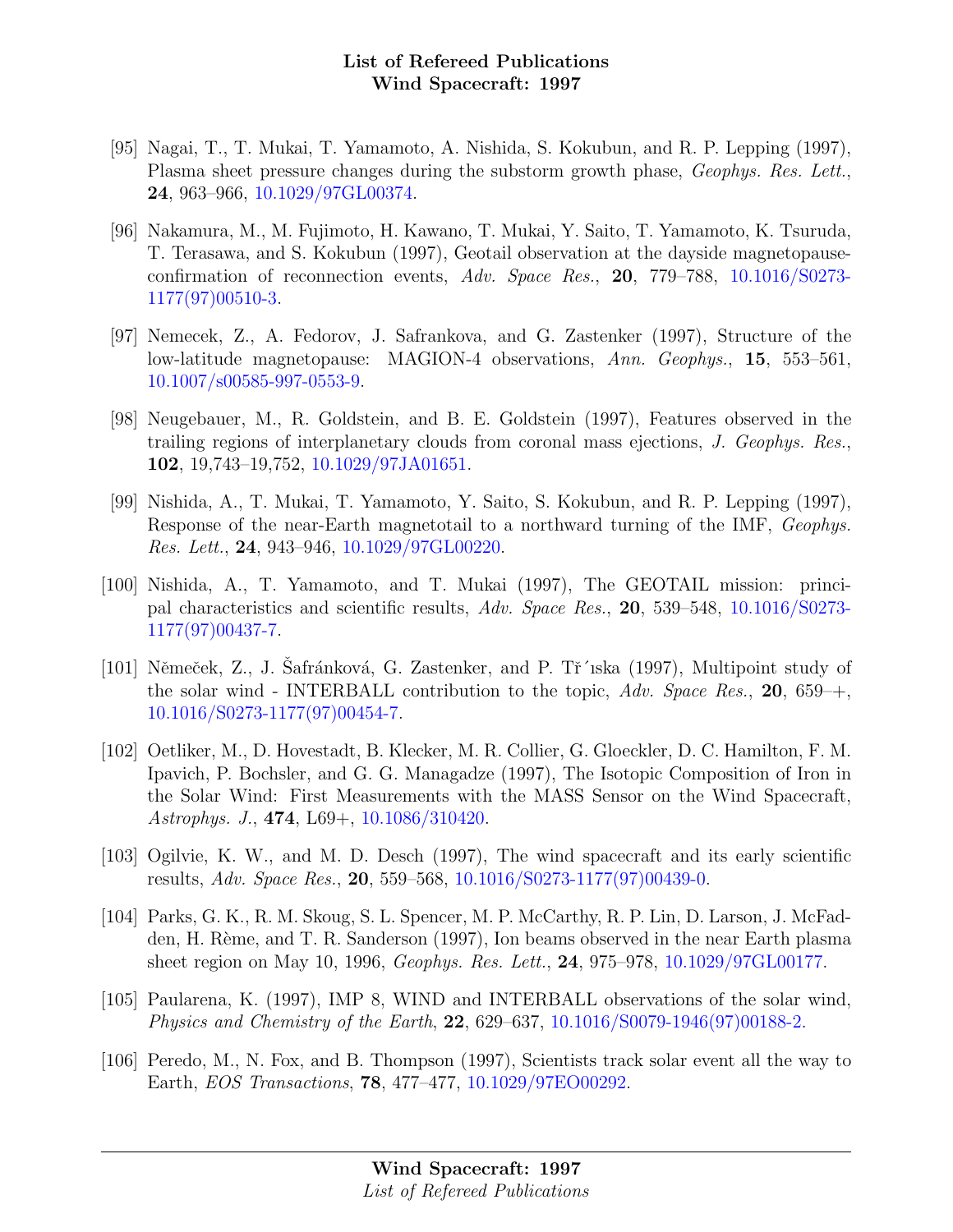- [107] Peredo, M., N. Fox, and B. Thompson (1997), Overview of the ISTP Sun-Earth Connection Event of January 6-11 1997, in Correlated Phenomena at the Sun, in the Heliosphere and in Geospace, ESA Special Publication, vol. 415, edited by A. Wilson, pp. 517–+.
- [108] Petrinec, S. M., T. Mukai, A. Nishida, T. Yamamoto, T. K. Nakamura, and S. Kokubun (1997), Geotail observations of magnetosheath flow near the magnetopause, using Wind as a solar wind monitor, J. Geophys. Res., 102, 26,943–26,960, [10.1029/97JA01637.](http://dx.doi.org/10.1029/97JA01637)
- [109] Petrinec, S. M., T. Mukai, A. Nishida, T. Yamamoto, T. K. Nakamura, and S. Kokubun (1997), Geotail observations of magnetosheath flow properties, with simultaneous observations of the solar wind by the wind spacecraft, Adv. Space Res., 20, 767–776, [10.1016/S0273-1177\(97\)00467-5.](http://dx.doi.org/10.1016/S0273-1177(97)00467-5)
- [110] Phan, T. D., D. Larson, J. McFadden, R. P. Lin, C. Carlson, M. Moyer, K. I. Paularena, M. McCarthy, G. K. Parks, H. Rème, T. R. Sanderson, and R. P. Lepping (1997), Lowlatitude dusk flank magnetosheath, magnetopause, and boundary layer for low magnetic shear: Wind observations, J. Geophys. Res., 102, 19,883–19,896, [10.1029/97JA01596.](http://dx.doi.org/10.1029/97JA01596)
- [111] Phan, T. D., D. Larson, M. Moyer, J. P. McFadden, R. P. Lin, C. W. Carlson, M. Mc-Carthy, G. K. Parks, H. Rème, T. R. Sanderson, R. P. Lepping, and K. I. Paularena (1997), The low-latitude flank magnetosheath, magnetopause and boundary layer: wind observations, Adv. Space Res., 20, 809–812, [10.1016/S0273-1177\(97\)00513-9.](http://dx.doi.org/10.1016/S0273-1177(97)00513-9)
- [112] Plunkett, S. P., N. Gopalswamy, M. R. Kundu, R. A. Howard, B. J. Thompson, J. B. Gurman, R. P. Lepping, H. S. Hudson, N. Nitta, Y. Hansoka, T. Kosugi, and J. T. Burkepile (1997), A Multi-Wavelength Analysis of the February 6/7, 1997 Coronal Mass Ejection, in Fifth SOHO Workshop: The Corona and Solar Wind Near Minimum Activity, ESA Special Publication, vol. 404, edited by A. Wilson, pp. 615–+.
- [113] Posner, A., V. Bothmer, H. Kunow, B. Herber, R. Müller-Mellin, J.-P. Delaboudinière, B. J. Thompson, G. E. Brückner, R. A. Howard, and D. J. Muchels (1997), Fluxes of MeV Particles at Earth's Orbit and their Relationship with the Global Structure of the Solar Corona: Observations from SOHO, in Correlated Phenomena at the Sun, in the Heliosphere and in Geospace, ESA Special Publication, vol. 415, edited by A. Wilson, pp.  $377 - +$ .
- [114] Pryse, S. E., L. Kersley, M. J. Williams, I. K. Walker, and C. A. Willson (1997), Tomographic imaging of the polar-cap ionosphere over Svalbard, J. Atmos. Solar-Terr. Phys., 59, 1953–1959, [10.1016/S1364-6826\(97\)00004-7.](http://dx.doi.org/10.1016/S1364-6826(97)00004-7)
- [115] Pulkkinen, T. I., D. N. Baker, N. E. Turner, H. J. Singer, L. A. Frank, J. B. Sigwarth, J. Scudder, R. Anderson, S. Kokubun, R. Nakamura, T. Mukai, J. B. Blake, C. T. Russell, H. Kawano, F. Mozer, and J. A. Slavin (1997), Solar wind-magnetosphere coupling during an isolated substorm event: A multispacecraft ISTP study, Geophys. Res. Lett., 24, 983– 986, [10.1029/97GL00816.](http://dx.doi.org/10.1029/97GL00816)
- [116] Raeder, J., J. Berchem, M. Ashour-Abdalla, L. A. Frank, W. R. Paterson, K. L. Ackerson, S. Kokubun, and J. A. Slavin (1997), Boundary layer formation in the magnetotail: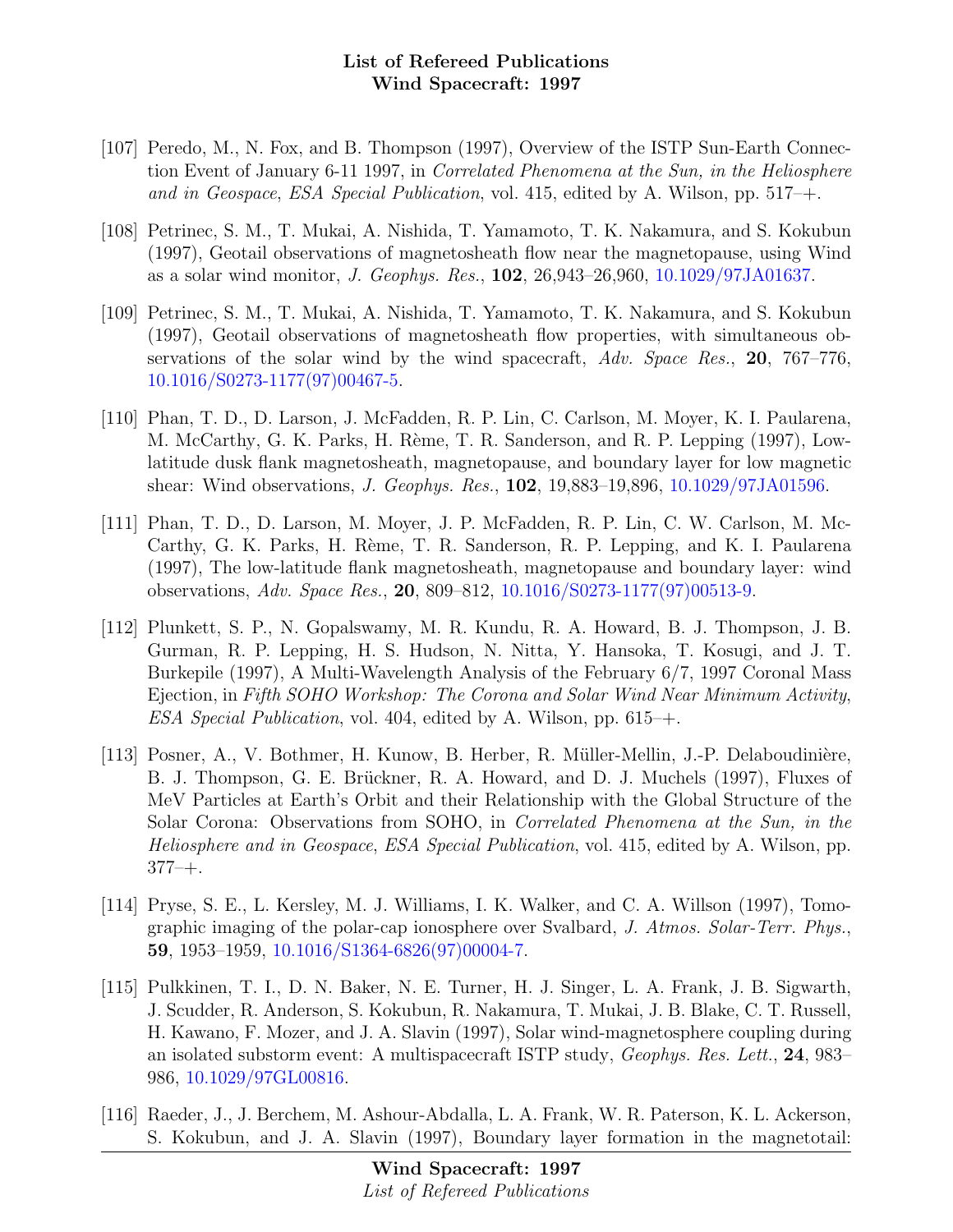Geotail observations and comparisons with a global MHD simulation, *Geophys. Res. Lett.*, 24, 951–954, [10.1029/97GL00218.](http://dx.doi.org/10.1029/97GL00218)

- [117] Reames, D. V., L. M. Barbier, T. T. von Rosenvinge, G. M. Mason, J. E. Mazur, and J. R. Dwyer (1997), Energy Spectra of Ions Accelerated in Impulsive and Gradual Solar Events, Astrophys. J., 483, 515–+, [10.1086/304229.](http://dx.doi.org/10.1086/304229)
- [118] Reames, D. V., C. K. Ng, G. M. Mason, J. R. Dwyer, J. E. Mazur, and T. T. von Rosenvinge (1997), Late-phase acceleration of energetic ions in corotating interaction regions, Geophys. Res. Lett., 24, 2917–2920, [10.1029/97GL02841.](http://dx.doi.org/10.1029/97GL02841)
- [119] Reames, D. V., L. M. Barbier, and T. T. von Rosenvinge (1997), WIND/EPACT observations of anomalous cosmic rays,  $Adv. Space Res., 19, 809-812, 10.1016/S0273 Adv. Space Res., 19, 809-812, 10.1016/S0273-$ [1177\(96\)00151-2.](http://dx.doi.org/10.1016/S0273-1177(96)00151-2)
- [120] Reiner, M. J., Y. Kasaba, M. L. Kaiser, H. Matsumoto, I. Nagano, and J.-L. Bougeret (1997), Terrestrial  $2f_p$  radio source location determined from WIND/GEOTAIL triangulation, Geophys. Res. Lett., 24, 919–922, [10.1029/97GL00472.](http://dx.doi.org/10.1029/97GL00472)
- [121] Reiner, M. J., M. L. Kaiser, J. Fainberg, J.-L. Bougeret, and R. G. Stone (1997), Remote Radio Tracking of Interplanetary CMEs, in Correlated Phenomena at the Sun, in the Heliosphere and in Geospace, ESA Special Publication, vol. 415, edited by A. Wilson, pp. 183–+.
- [122] Reme, H., J. M. Bosqued, J. A. Sauvaud, A. Cros, J. Dandouras, C. Aoustin, J. Bouyssou, T. Camus, J. Cuvilo, C. Martz, J. L. Medale, H. Perrier, D. Romefort, J. Rouzaud, C. D'Uston, E. Mobius, K. Crocker, M. Granoff, L. M. Kistler, M. Popecki, D. Hovestadt, B. Klecker, G. Paschmann, M. Scholer, C. W. Carlson, D. W. Curtis, R. P. Lin, J. P. McFadden, V. Formisano, E. Amata, M. B. Bavassano-Cattaneo, P. Baldetti, G. Belluci, R. Bruno, G. Chionchio, A. di Lellis, E. G. Shelley, A. G. Ghielmetti, W. Lennartsson, A. Korth, H. Rosenbauer, R. Lundin, S. Olsen, G. K. Parks, M. McCarthy, and H. Balsiger (1997), The Cluster Ion Spectrometry (cis) Experiment, Space Sci. Rev., 79, 303–350, [10.1023/A:1004929816409.](http://dx.doi.org/10.1023/A:1004929816409)
- [123] Richardson, I. G. (1997), Using energetic particles to probe the magnetic topology of ejecta, in Coronal Mass Ejections, Geophys. Monogr. Ser., vol. 99, edited by N. Crooker, J. A. Jocelyn, and J. Feynman, pp. 189–196, AGU, Washington, D.C.
- [124] Russell, C. T., G. Le, X.-W. Zhou, P. H. Reiff, J. G. Luhmann, C. A. Cattell, R. L. McPherron, and M. Ashour-Abdalla (1997), Initial results from the POLAR magnetic fields investigation, Adv. Space Res., 20, 833–839, [10.1016/S0273-1177\(97\)00516-4.](http://dx.doi.org/10.1016/S0273-1177(97)00516-4)
- [125] Safránková, J., Z. Němeček, L. Přech, G. Zastenker, A. Fedorov, v. Romanov, D. Sibeck, and J. Simůnek  $(1997)$ , Two point observation of magnetopause motion: the interball project, Adv. Space Res., 20, 801–807.
- [126] Sauvaud, J.-A., P. Koperski, T. Beutier, H. Barthe, C. Aoustin, J. J. Thocaven, J. Rouzaud, O. Vaisberg, and N. Borodkova (1997), The INTERBALL-Tail ELECTRON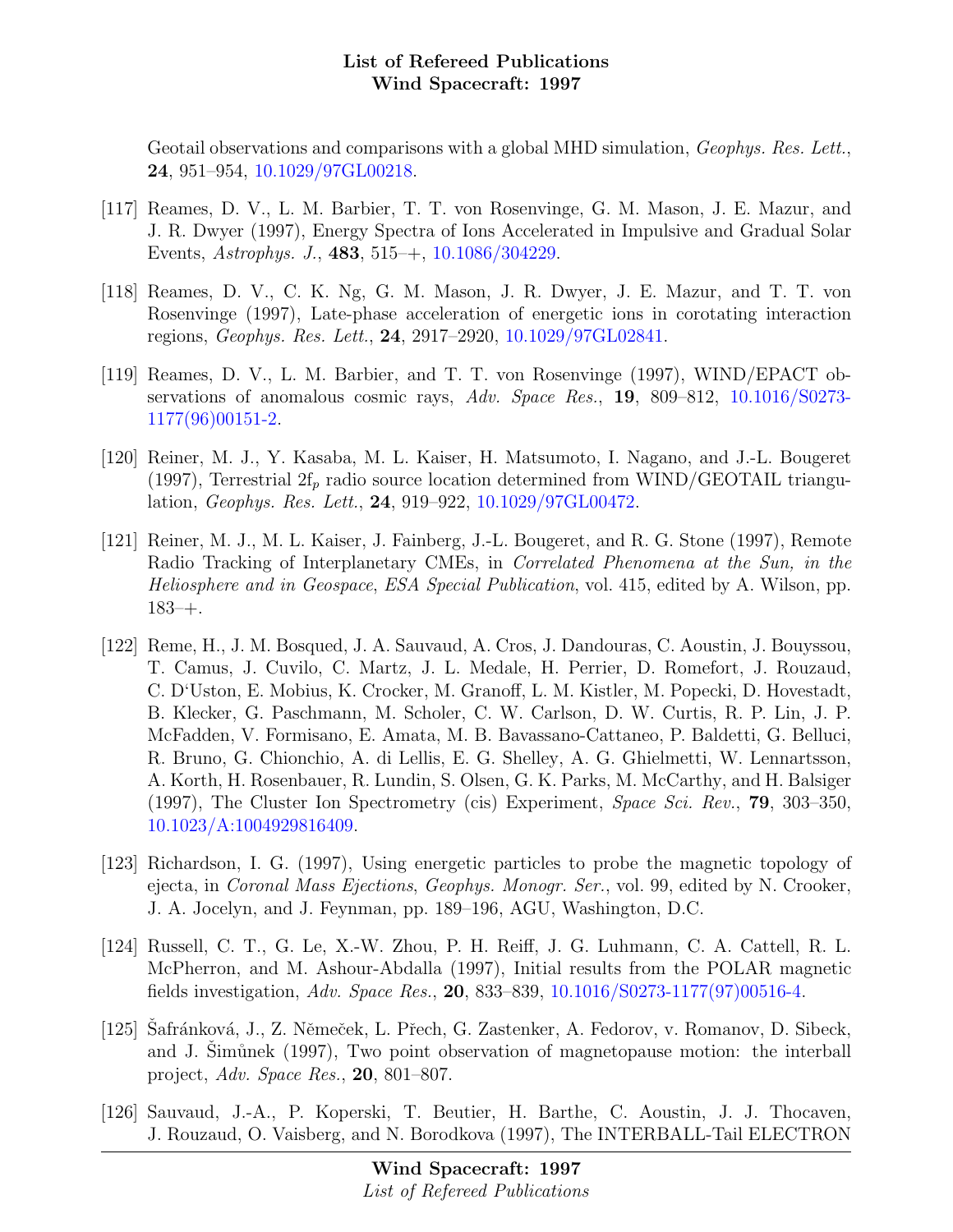experiment: initial results on the low-latitude boundary layer of the dawn magnetosphere, Ann. Geophys., 15, 587–595, [10.1007/s00585-997-0587-z.](http://dx.doi.org/10.1007/s00585-997-0587-z)

- [127] Scholer, M., and R. A. Treumann (1997), The Low-Latitude Boundary Layer at the Flanks of the Magnetopause, Space Sci. Rev., 80, 341–367, [10.1023/A:1004986323461.](http://dx.doi.org/10.1023/A:1004986323461)
- [128] Seifert, H., J. E. Naya, S. J. Sturner, and B. J. Teegarden (1997), MGEANT-A generic multi-purpose Monte-Carlo simulation package for gamma-ray experiments, in Proceedings of the Fourth Compton Symposium, American Institute of Physics Conference Series, vol. 410, edited by C. D. Dermer, M. S. Strickman, & J. D. Kurfess, pp. 1567–1571, [10.1063/1.54072.](http://dx.doi.org/10.1063/1.54072)
- [129] Sheldon, R. B., and H. E. Spence (1997), Alfvén boundaries: noses and zippers, Adv. Space Res., 20, 445–448, [10.1016/S0273-1177\(97\)00708-4.](http://dx.doi.org/10.1016/S0273-1177(97)00708-4)
- [130] Sibeck, D. G., K. Takahashi, S. Kokubun, T. Mukai, K. W. Ogilvie, and A. Szabo (1997), A case study of oppositely propagating Alfvénic fluctuations in the solar wind and magnetosheath, Geophys. Res. Lett., 24, 3133–3136, [10.1029/97GL03263.](http://dx.doi.org/10.1029/97GL03263)
- [131] Slavin, J. A., D. H. Fairfield, R. P. Lepping, A. Szabo, M. J. Reiner, M. Kaiser, C. J. Owen, T. Phan, R. Lin, S. Kokubun, T. Mukai, T. Yamamoto, H. J. Singer, S. A. Romanov, J. Buechner, T. Iyemori, and G. Rostoker (1997), WIND, GEOTAIL, and GOES 9 observations of magnetic field dipolarization and bursty bulk flows in the neartail, Geophys. Res. Lett., 24, 971–974, [10.1029/97GL00542.](http://dx.doi.org/10.1029/97GL00542)
- [132] Smith, D., L. Wen, H. Bradt, R. Remillard, A. Levine, J. G. Jernigan, K. Hurley, G. Fishman, C. Kouveliotou, C. Meegan, T. Cline, P. Butterworth, E. Mazets, and S. Golenetskii (1997), Localizations of Gamma-Ray Bursts with the All-Sky Monitor on RXTE, in American Astronomical Society Meeting Abstracts, Bulletin of the American Astronomical Society, vol. 29, p. 1401.
- [133] Smith, E. J., M. E. Burton, A. Balogh, R. Forsyth, and R. P. Lepping (1997), Radial and azimuthal components of the heliospheric magnetic field - ULYSSES observations, Adv.  $Space Res., 20, 47-, 10.1016/S0273-1177(97)00480-8.$  $Space Res., 20, 47-, 10.1016/S0273-1177(97)00480-8.$
- [134] Smith, Z., S. Watari, M. Dryer, P. K. Manoharan, and P. S. McIntosh (1997), Identification of the Solar Source for the 18 October 1995 Magnetic Cloud, Solar Phys., 171, 177–190.
- [135] Sterling, A. C., and H. S. Hudson (1997), YOHKOH SXT Observations of X-Ray "Dimming" Associated with a Halo Coronal Mass Ejection, Astrophys. J., 491, L55+, [10.1086/311043.](http://dx.doi.org/10.1086/311043)
- [136] Takashima, T., T. Doke, T. Hayashi, J. Kikuchi, M. Kobayashi, H. Shirai, N. Takehana, M. Ehara, Y. Yamada, S. Yanagita, N. Hasebe, T. Kashiwagi, C. Kato, K. Munakata, T. Kohno, K. Kondoh, H. Murakami, A. Nakamoto, T. Yanagimachi, D. V. Reames, and T. T. von Rosenvinge (1997), The First Observation of Sulfur in Anomalous Cosmic Rays by the GEOTAIL and the WIND Spacecrafts,  $Astrophys. J., 477, L111+,$ [10.1086/310533.](http://dx.doi.org/10.1086/310533)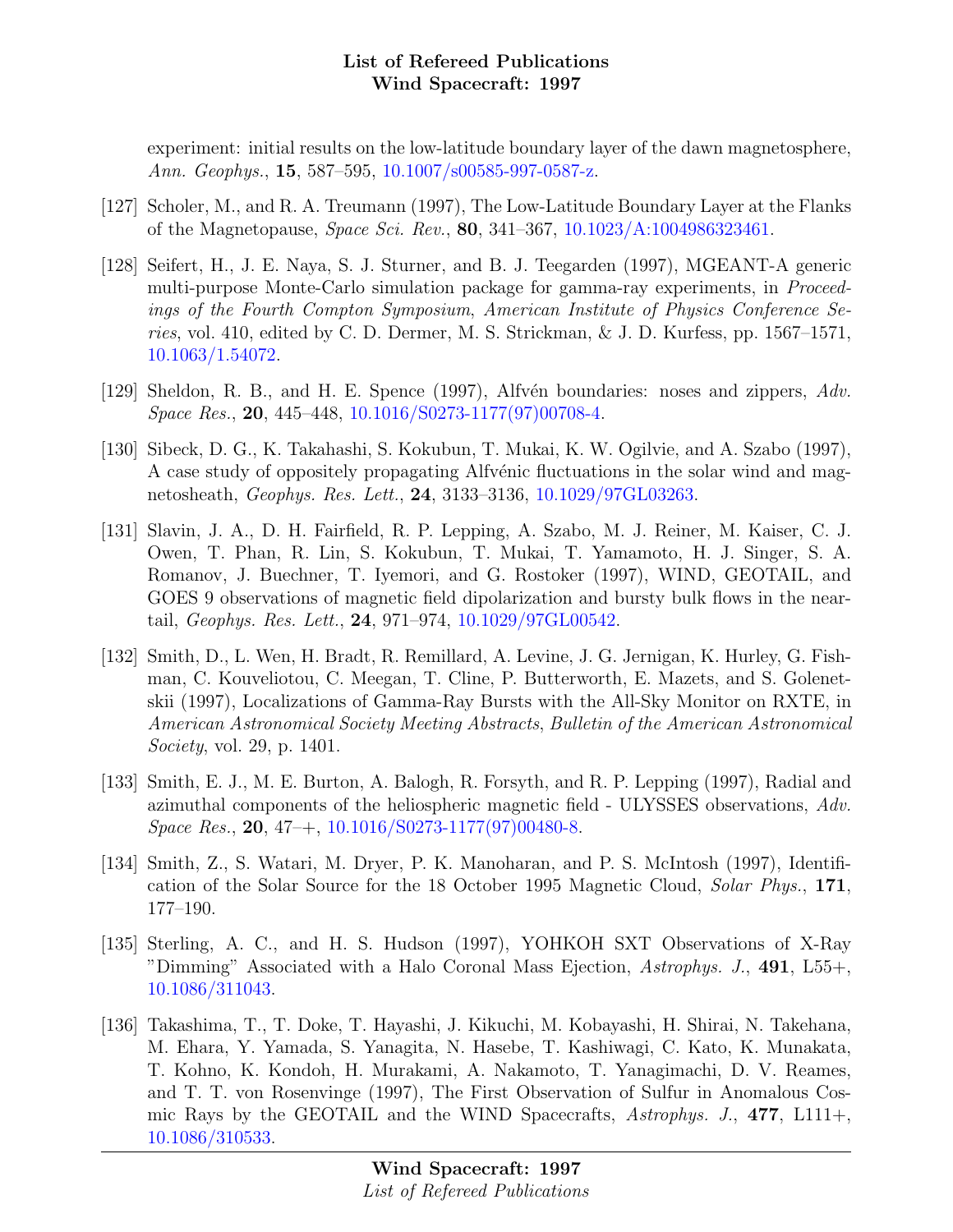- [137] Takashima, T., T. Doke, T. Hayashi, J. Kikuchi, K. Itsumi, M. Kobayashi, H. Shirai, N. Takehana, N. Hasebe, K. Kohdoh, T. Kohno, K. Numakata, C. Kato, S. Yanagita, Y. Yamada, D. V. Reames, and T. T. von Rosenvinge (1997), The First Observation of Sulfur in Anomalous Cosmic Rays by the GEOTAIL and the WIND Spacecrafts, in International Cosmic Ray Conference, International Cosmic Ray Conference, vol. 2, pp.  $285 - +$ .
- [138] Teegarden, B. J., T. L. Cline, N. Gehrels, R. Ramaty, H. Seifert, M. Harris, D. Palmer, and K. H. Hurley (1997), TGRS results on the spatial and temporal behavior of the Galactic center 511 keV line, in *Proceedings of the Fourth Compton Symposium*, *American* Institute of Physics Conference Series, vol. 410, edited by C. D. Dermer, M. S. Strickman, & J. D. Kurfess, pp. 1007–1011, [10.1063/1.54079.](http://dx.doi.org/10.1063/1.54079)
- [139] Terasawa, T., M. Fujimoto, T. Mukai, I. Shinohara, Y. Saito, T. Yamamoto, S. Machida, S. Kokubun, A. J. Lazarus, J. T. Steinberg, and R. P. Lepping (1997), Solar wind control of density and temperature in the near-Earth plasma sheet: WIND/GEOTAIL collaboration, Geophys. Res. Lett., 24, 935–938, [10.1029/96GL04018.](http://dx.doi.org/10.1029/96GL04018)
- [140] Terasawa, T., N. Shimada, K. Tsuboubouchi, M. Hoshino, T. Mukai, Y. Saito, T. Yamamoto, A. Nishida, S. Machida, S. Kokubun, H. Matsumoto, H. Kojima, T. R. Sanderson, A. J. Lazarus, J. T. Steinberg, and R. P. Lepping (1997), Particle acceleration at the interplanetary shock ahead of a large magnetic cloud on October 18, 1995 - GEOTAIL-WIND collaboration, Adv. Space Res., 20, 641–+, [10.1016/S0273-1177\(97\)00451-1.](http://dx.doi.org/10.1016/S0273-1177(97)00451-1)
- [141] Thompson, B. J. (1997), Observations of the January 6, 1997 CME/Magnetic Cloud Event, in AAS/Solar Physics Division Meeting #28, Bulletin of the American Astronomical Society, vol. 29, pp.  $907 - +$ .
- [142] Torsti, J., E. Valtonen, L. G. Kocharov, R. Vainio, E. Riihonen, A. Anttila, T. Laitinen, M. Teittinen, and J. Kuusela (1997), First Energetic Particle Events Observed by the ERNE Instrument, Solar Phys., 170, 179–191.
- [143] Torsti, J., T. Laitinen, R. Vainio, L. Kocharov, A. Anttila, and E. Valtonen (1997), Recurrence of Energetic Particle Flux Anisotropy as Observed by ERNE on 9 July 1996, Solar Phys., 175, 771–784, [10.1023/A:1004944222260.](http://dx.doi.org/10.1023/A:1004944222260)
- [144] Tsubouchi, K., T. Terasawa, N. Shimada, T. Mukai, Y. Saito, T. Yamamoto, S. Machida, S. Kokubun, H. Matsumoto, H. Kojima, A. J. Lazarus, J. T. Steinberg, and R. P. Lepping (1997), Bow shock expansion caused by the magnetic cloud passage on october 18, 1995, Adv. Space Res., 20, 725–728, [10.1016/S0273-1177\(97\)00462-6.](http://dx.doi.org/10.1016/S0273-1177(97)00462-6)
- [145] Vaisberg, O. L., L. A. Avanov, V. N. Smirnov, J. L. Burch, A. W. Leibov, E. B. Ivanova, J. H. Waite, A. A. Klimashev, B. I. Khazanov, I. I. Cherkashin, M. V. Iovlev, A. Y. Safronov, A. I. Kozhukhovsky, C. Gurgiolo, and V. H. Lichtenstein (1997), Initial observations of fine plasma structures at the flank magnetopause with the complex plasma analyzer SCA-1 onboard the Interball Tail Probe, Ann. Geophys., 15, 570–586, [10.1007/s00585-997-0570-8.](http://dx.doi.org/10.1007/s00585-997-0570-8)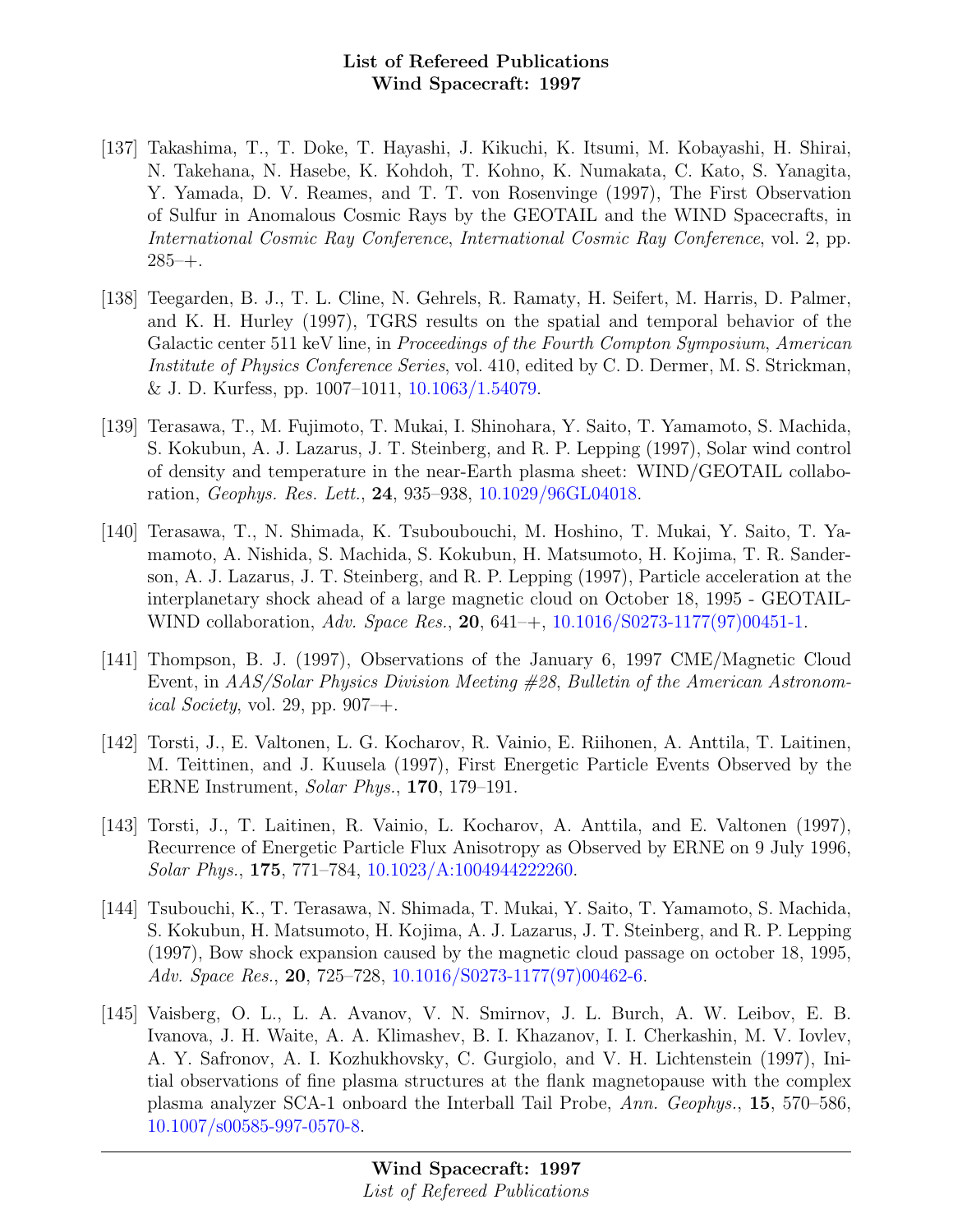- [146] Webber, W. R. (1997), New experimental data and what it tells us about the sources and acceleration of cosmic rays, *Space Sci. Rev.*, **81**,  $107 + 10.1023/A:1004952927578$ .
- [147] Whang, Y. C., D. Fairfield, E. J. Smith, R. P. Lepping, S. Kokubun, and Y. Saito (1997), Observations of double discontinuities in the magnetotail, Geophys. Res. Lett., 24, 3153– 3156, [10.1029/97GL03164.](http://dx.doi.org/10.1029/97GL03164)
- [148] Wilken, B., W. I. Axford, I. Daglis, P. Daly, W. Guttler, W. H. Ip, A. Korth, G. Kremser, S. Livi, V. M. Vasyliunas, J. Woch, D. Baker, R. D. Belian, J. B. Blake, J. F. Fennell, L. R. Lyons, H. Borg, T. A. Fritz, F. Gliem, R. Rathje, M. Grande, D. Hall, K. Kecsuemety, S. McKenna-Lawlor, K. Mursula, P. Tanskanen, Z. Pu, I. Sandahl, E. T. Sarris, M. Scholer, M. Schulz, F. Sorass, and S. Ullaland (1997), RAPID - The Imaging Energetic Particle Spectrometer on Cluster, Space Sci. Rev., 79, 399–473, [10.1023/A:1004994202296.](http://dx.doi.org/10.1023/A:1004994202296)
- [149] Winglee, R. M., R. M. Skoug, R. K. Elsen, M. Wilber, R. P. Lin, R. L. Lepping, T. Mukai, S. Kokubun, H. Reme, and T. Sanderson (1997), IMF induced changes to the nightside magnetotail: A comparison between WIND/Geotail/IMP 8 observations and modeling, Geophys. Res. Lett., 24, 947–950, [10.1029/97GL00142.](http://dx.doi.org/10.1029/97GL00142)
- [150] Wu, S. T., W. P. Guo, D. J. Michels, M. D. Andrews, G. E. Brueckner, R. A. Howard, M. J. Koomen, C. M. Korendyke, J. D. Moses, D. G. Socker, K. P. Dere, J.-L. Bougeret, P. L. Lamy, R. Schwenn, and G. M. Simnett (1997), Dynamical Evolution of a Coronal Mass Ejection (CME) to Magnetic Cloud: A Preliminary Analysis of the January 6-10, 1997 CME Observed by LASCO/SOHO, in Fifth SOHO Workshop: The Corona and Solar Wind Near Minimum Activity, ESA Special Publication, vol. 404, edited by A. Wilson, pp. 739–+.
- [151] Wurz, P., F. M. Ipavich, A. B. Galvin, P. Bochsler, M. R. Aellig, R. Kallenbach, D. Hovestadt, H. Grünwaldt, M. Hilchenbach, W. I. Axford, H. Balsinger, A. Bürgi, M. A. Coplan, J. Geiss, F. Gliem, G. Gloeckler, S. Hefti, K. C. Hsieh, B. Klecker, M. A. Lee, S. Livi, G. G. Managadze, E. Marsch, E. Möbius, M. Neugebauer, K. U. Reiche, M. Scholer, M. I. Verigin, and B. Wilken (1997), Elemental Composition Before, During, and After the January 6, 1997 CME Event Measured by CELIAS/SOHO, in Correlated Phenomena at the Sun, in the Heliosphere and in Geospace, ESA Special Publication, vol. 415, edited by A. Wilson, pp. 395–+.
- [152] Yermolaev, Y., G. N. Zastenker, N. L. Borodkova, R. A. Kovrazhkin, K. Kudela, V. N. Lutsenko, N. S. Nikolaeva, Z. Nemecek, M. N. Nozdrachev, J. Safrankova, J. A. Sauvaud, A. A. Skalsky, and L. M. Zelenyi (1997), Magnetic Cloud Event on 6-11 January, 1997: Interball Multi-Satellite and Multi-Instrument Observations, in Correlated Phenomena at the Sun, in the Heliosphere and in Geospace, ESA Special Publication, vol. 415, edited by A. Wilson, pp. 155–+.
- [153] Yermolaev, Y. I. (1997), Interball observations of the plasma sheet, Adv. Space Res., 20, 983–991, [10.1016/S0273-1177\(97\)00506-1.](http://dx.doi.org/10.1016/S0273-1177(97)00506-1)